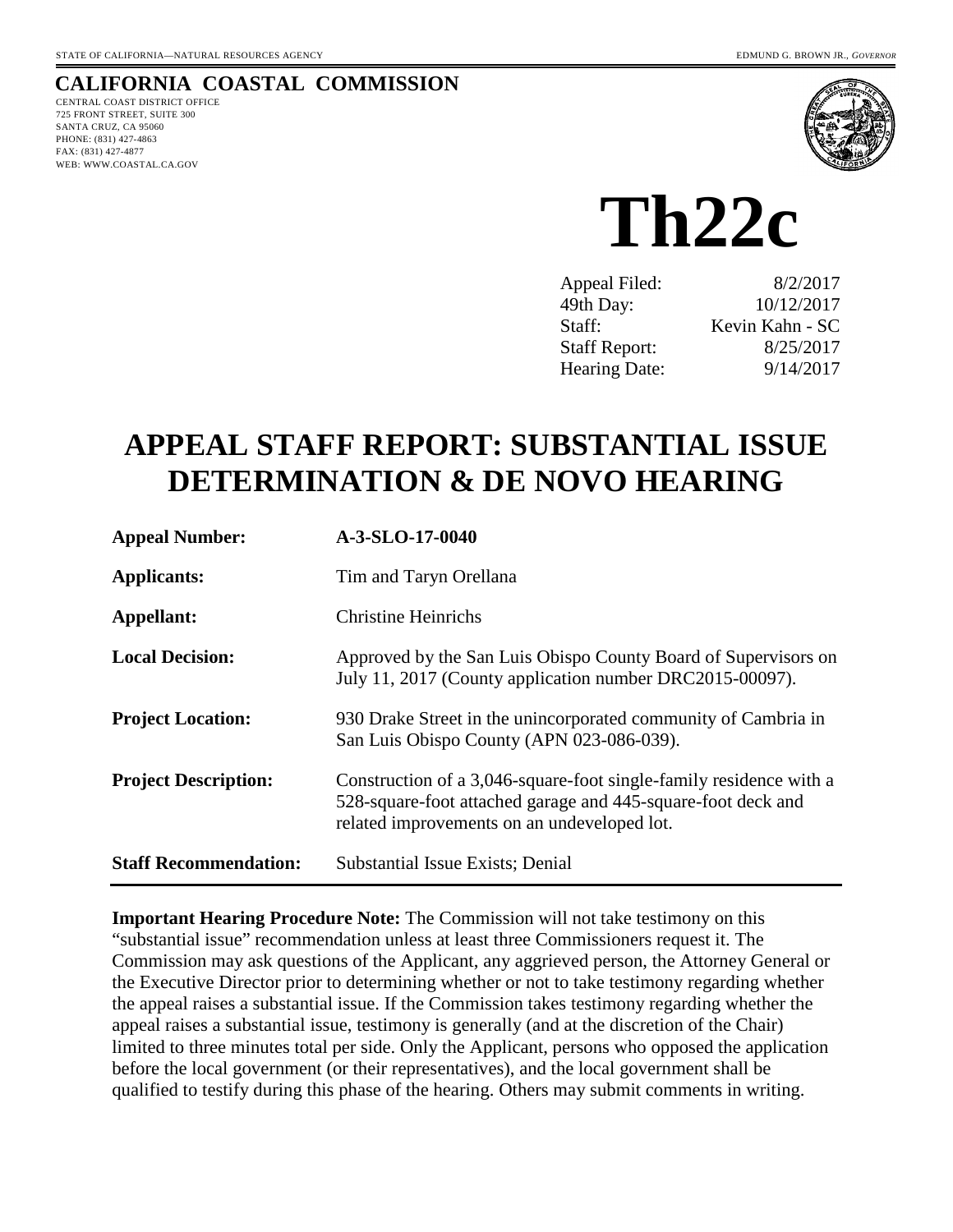(*Id*.) If the Commission finds that the appeal raises a substantial issue, the de novo phase of the hearing will follow, unless it has been postponed, during which the Commission will take public testimony. (California Code of Regulations, Title 14, Sections 13115 and 13117.)

# **SUMMARY OF STAFF RECOMMENDATION**

San Luis Obispo County approved a coastal development permit (CDP) for the construction of a 3,046-square-foot single-family residence with a 528-square-foot attached garage and 445 square-foot deck and related improvements on a vacant 6,000-square-foot parcel in the unincorporated community of Cambria in San Luis Obispo County. The Appellant contends that the County's approval is inconsistent with the County's certified Local Coastal Program (LCP) provisions that address water supply and priority land uses, namely that there is an inadequate supply of water in Cambria to serve new development, particularly for low LCP priority residential development under that circumstance.

#### **Staff recommends that the Commission find that the appeal raises a substantial issue and that the Commission take jurisdiction over the CDP application. Staff further recommends that the Commission, on de novo review, deny the CDP.**

On the substantial issue portion of this appeal, a substantial issue is raised in terms of the LCP's water supply and priority land use provisions because the County's approval authorizes a low-LCP-priority use (i.e., a single-family residence) in an area with known severe water supply deficiencies, namely where there is not adequate sustainable water supply for even existing development, let alone new development. The LCP findings necessary to allow water service to this site cannot be made, including because the project is not a 'pipeline' project (which are allowed under certain other exacting circumstances, none of which are present here). The County's approval thus raises substantial LCP conformance questions about core public service capacities, and the ability/appropriateness of new water using development to be approved within Cambria.

On de novo review, it is well known that Cambria historically has suffered and currently suffers from a severely inadequate water supply for even *existing* development, let alone new development. As it stands today, Cambria remains under a new water connection moratorium from the Cambria Community Services District (CCSD, the public entity that provides Cambria's water supply), a Stage 2 water emergency that limits household water usage, and has an emergency desalination plant to augment existing water supply for existing uses that was permitted by San Luis Obispo County in 2014 via an emergency CDP to ensure that the community would not run out of water.<sup>[1](#page-1-0)</sup> Furthermore, the area's water inadequacies do not just affect the built environment and its related community in Cambria, but also severely adversely affects the area's natural resources, including Santa Rosa and San Simeon Creeks, which provide habitat for state- and federally-listed fish and wildlife species, even as the creeks experience severe water quality and streamflow problems. As such, new residential development cannot

<span id="page-1-0"></span> $\overline{a}$ 1 The CDP application that the CCSD has submitted to the County to both authorize the emergency desalination plant's emergency CDP and to permit a long-term desalination plant for a permanent water supply has remained unfiled with the County since June 2014.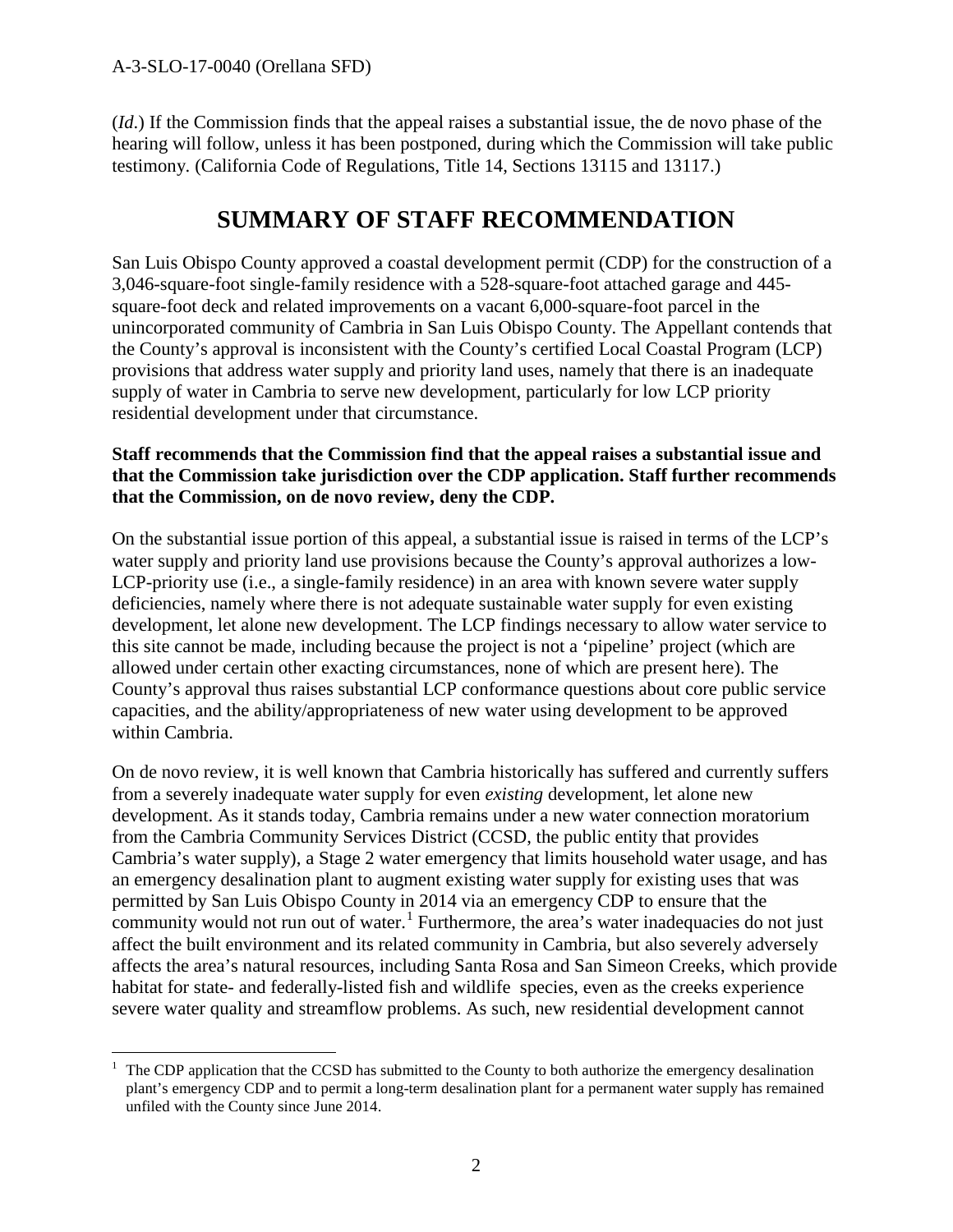meet LCP requirements to ensure an adequate water supply in a manner that does not impair coastal resources and that ensures the remaining supply is adequate for LCP priority land uses. Therefore, the proposed project is inconsistent with the LCP and must be denied.

That being said, the next question is what to do about Cambria's water situation. As described in this staff report, the Commission has a long history of trying to address Cambria's lack of water availability and associated development issues. There is much work to be done to better understand the impacts associated with current and future water supplies, the amount of development current and future supplies could support, and the LCP policies that may need to be updated to holistically address these interrelated issues over the long term. The current situation is clearly unsustainable, and Commission staff has offered and remains ready to work with the County, the CCSD, and all interested parties in crafting a solution to address Cambria's longterm water availability issues.

In sum, staff recommends that the Commission find that the appeal raises a substantial issue, and then deny the CDP for the project. The motions and resolutions to implement these recommendations are found on page 5.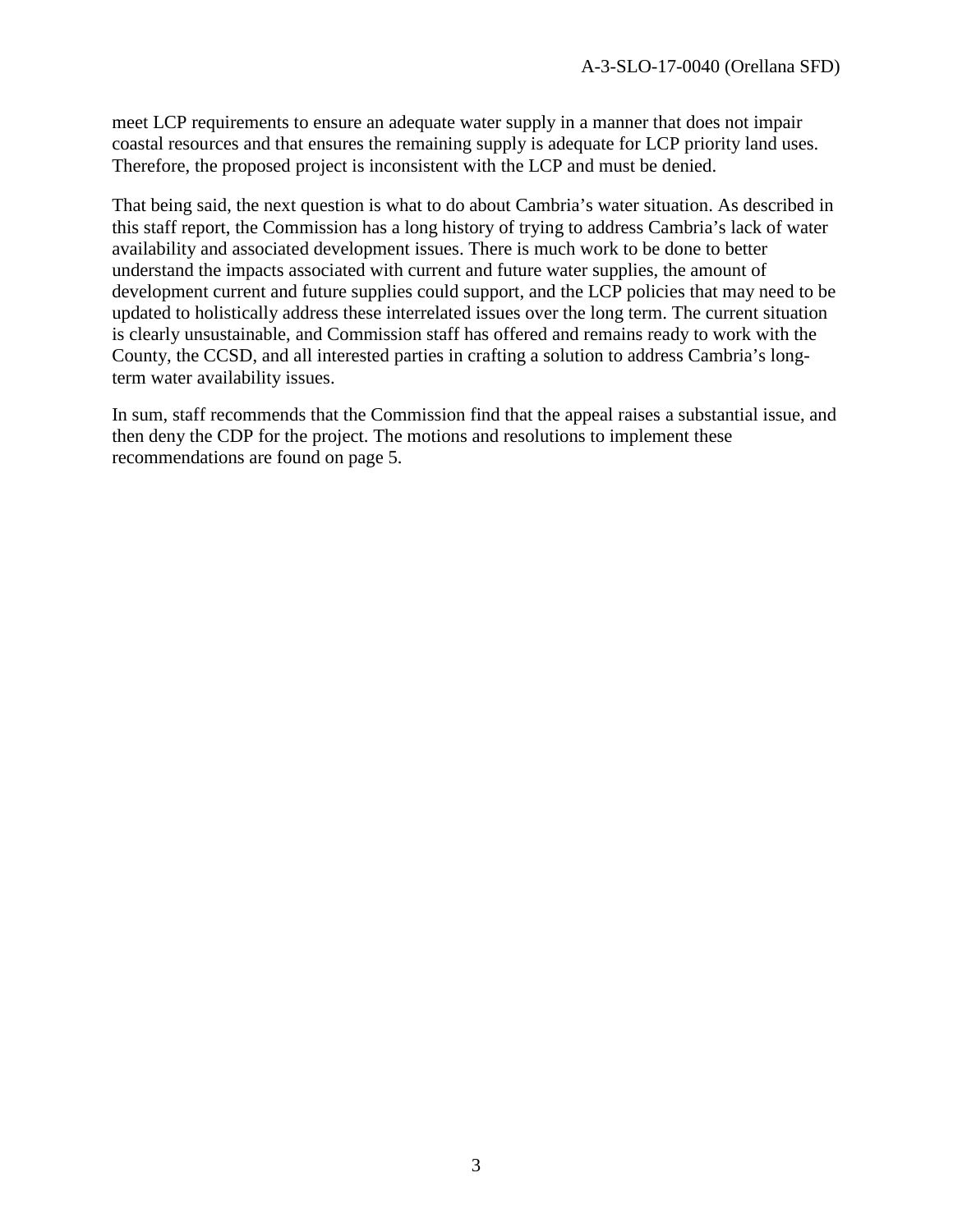# **TABLE OF CONTENTS**

# **APPENDICES**

Appendix A – Substantive File Documents

### **[EXHIBITS](https://documents.coastal.ca.gov/reports/2017/9/th22c/th22c-9-2017-exhibits.pdf)**

- Exhibit 1 Location Maps and Site Photos
- Exhibit 2 County's Conditions of Approval and Approved Project Plans
- Exhibit 3 County's Final Local Action Notice
- Exhibit 4 Appeal Contentions
- Exhibit 5 Comment Letters from Commission Staff to San Luis Obispo County
- Exhibit 6 Applicable LCP Provisions
- Exhibit 7 CCSD Stage 3 Water Shortage Emergency Declaration
- Exhibit 8 CCSD Emergency Desalination Facility Emergency CDP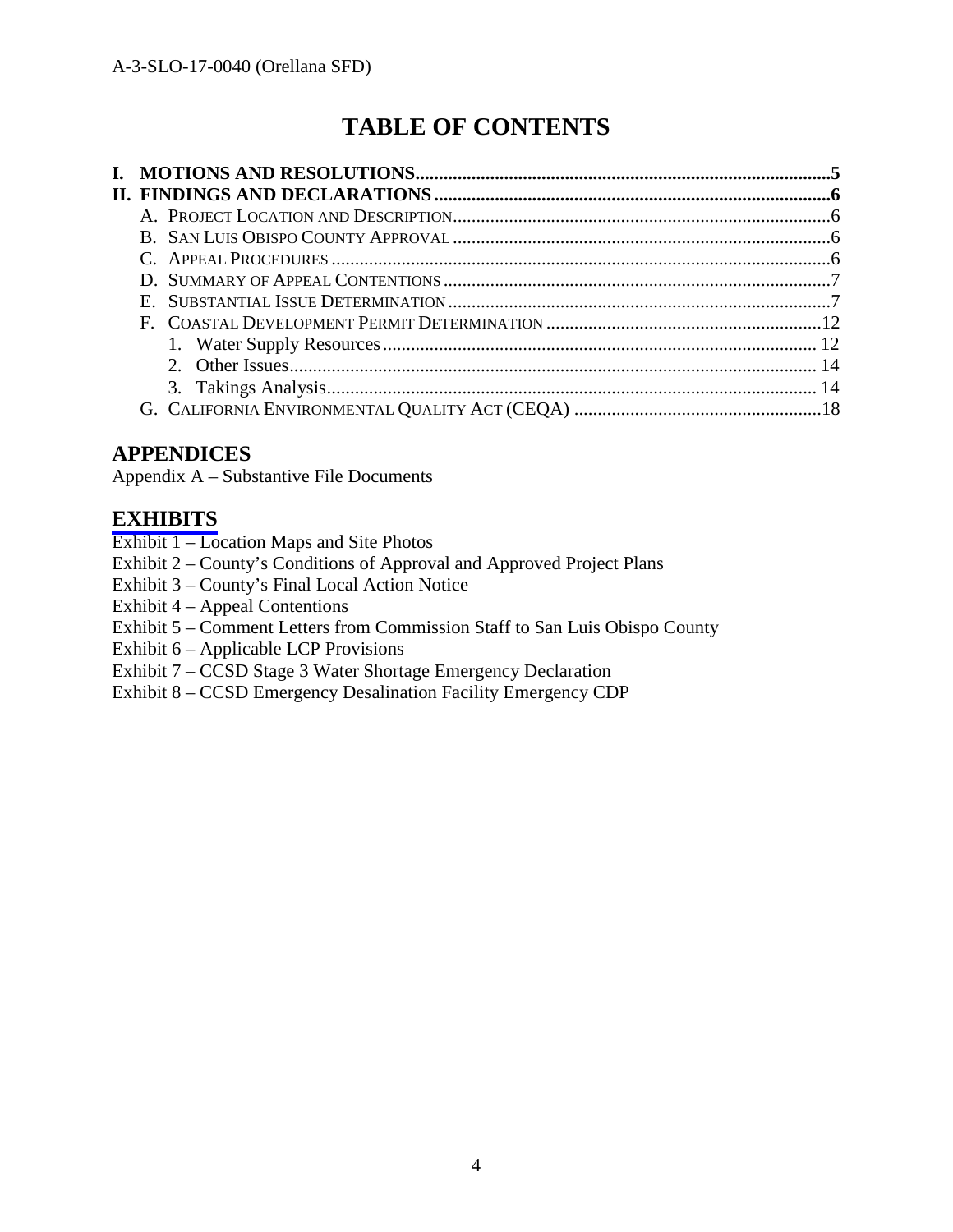# **I. MOTIONS AND RESOLUTIONS**

### **A. Substantial Issue Determination**

Staff recommends that the Commission determine that a **substantial issue** exists with respect to the grounds on which the appeal was filed. A finding of substantial issue would bring the CDP application for the proposed project under the jurisdiction of the Commission for de novo hearing and action. To implement this recommendation, staff recommends a **NO** vote on the following motion. Failure of this motion will result in a de novo hearing on the CDP application, and adoption of the following resolution and findings. Passage of this motion will result in a finding of No Substantial Issue and the local action will become final and effective. The motion passes only by affirmative vote of a majority of the Commissioners present.

*Motion: I move that the Commission determine that Appeal Number A-3-SLO-17-0040 raises no substantial issue with respect to the grounds on which the appeal has been filed under Section 30603 of the Coastal Act, and I recommend a no vote.* 

*Resolution to Find Substantial Issue: The Commission hereby finds that Appeal Number A-3-SLO-17-0040 presents a substantial issue with respect to the grounds on which the appeal has been filed under Section 30603 of the Coastal Act regarding consistency with the certified Local Coastal Program and/or the public access and recreation policies of the Coastal Act.* 

### **B. CDP Determination**

Staff recommends that the Commission, after public hearing, **deny** a coastal development permit for the proposed development. To implement this recommendation, staff recommends a **NO** vote on the following motion. Failure of this motion will result in denial of the CDP and adoption of the following resolution and findings. The motion passes only by affirmative vote of a majority of the Commissioners present.

*Motion: I move that the Commission approve Coastal Development Permit Number A-3- SLO-17-0040, and I recommend a no vote.* 

*Resolution to Deny CDP: The Commission hereby denies Coastal Development Permit Number A-3-SLO-17-0040 and adopts the findings set forth below on grounds that the developments would not be in conformity with the San Luis Obispo County Local Coastal Program.*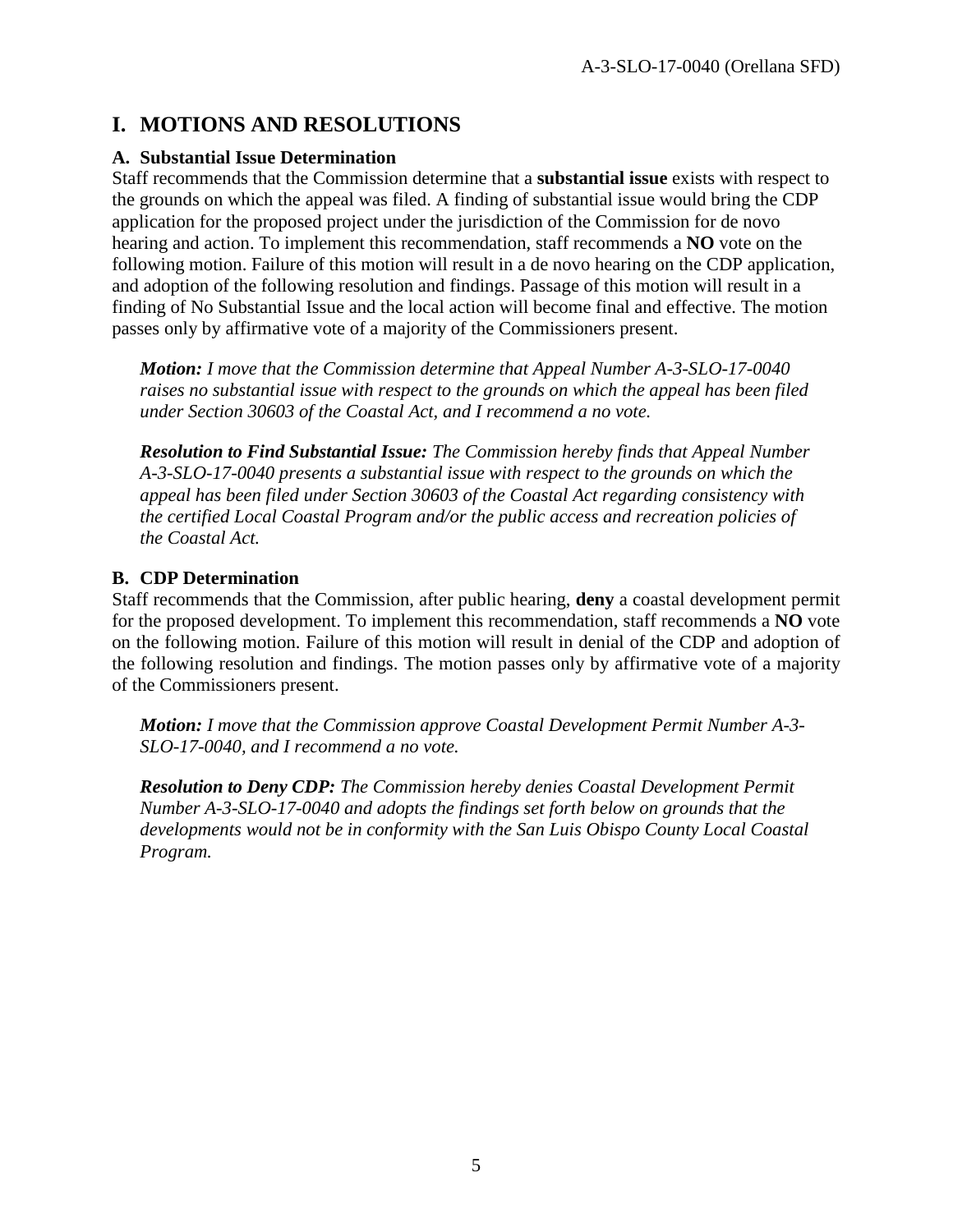# **II. FINDINGS AND DECLARATIONS**

The Commission finds and declares as follows:

# **A. PROJECT LOCATION AND DESCRIPTION**

The project site is located on a 6,000-square-foot vacant parcel located at 930 Drake Street in the community of Cambria in San Luis Obispo County. The parcel is located within Cambria's Urban Services Line and is surrounded by single-family residences. The County's approval authorizes the construction of a 3,046-square-foot single-family residence with a 528-square-foot attached garage and 445-square-foot deck. See **Exhibit 1** for location maps and site photos, and **Exhibit 2** for the County's approved project plans.

## **B. SAN LUIS OBISPO COUNTY APPROVAL**

On June 17, 2016, the San Luis Obispo County Planning Department Hearing Officer conditionally approved a CDP (#DRC2015-00097) for the single-family residence. The Planning Department's approval was appealed by Christine Heinrich and Greenspace to the County's Board of Supervisors. On July 11, 2017, the Board of Supervisors denied the appeals and affirmed the Hearing Officer's decision to approve the project.

Notice of the County's action on the CDP was received in the Coastal Commission's Central Coast District Office on August 1, 2017 (see **Exhibit 3**). The Coastal Commission's tenworking-day appeal period for this action began on August 2, 2017 and concluded at 5 p.m. on August 15, 2017. One valid appeal (made by Christine Heinrich) of the County's CDP decision was received during the appeal period. See **Exhibit 4** for the Appellant's appeal contentions.

# **C. APPEAL PROCEDURES**

Coastal Act Section 30603 provides for the appeal to the Coastal Commission of certain CDP decisions in jurisdictions with certified LCPs. The following categories of local CDP decisions are appealable: (a) approval of CDPs for development that is located (1) between the sea and the first public road paralleling the sea or within 300 feet of the inland extent of any beach or of the mean high tide line of the sea where there is no beach, whichever is the greater distance, (2) on tidelands, submerged lands, public trust lands, within 100 feet of any wetland, estuary, or stream, or within 300 feet of the top of the seaward face of any coastal bluff, or (3) in a sensitive coastal resource area; or (4) for counties, approval of CDPs for development that is not designated as the principal permitted use under the LCP (Coastal Act Sections 30603(a)(1)-(4).) In addition, any local action (approval or denial) on a CDP for a major public works project (including a publicly financed recreational facility and/or a special district development) or an energy facility is appealable to the Commission. (Coastal Act Section 30603(a)(5).) The County's approval of the project is appealable to the Commission because it is located in an LCP-designated sensitive coastal resource area.

The grounds for appeal under Section  $30603(b)(1)$  are limited to allegations that the development does not conform to the certified LCP or to the public access policies of the Coastal Act. Section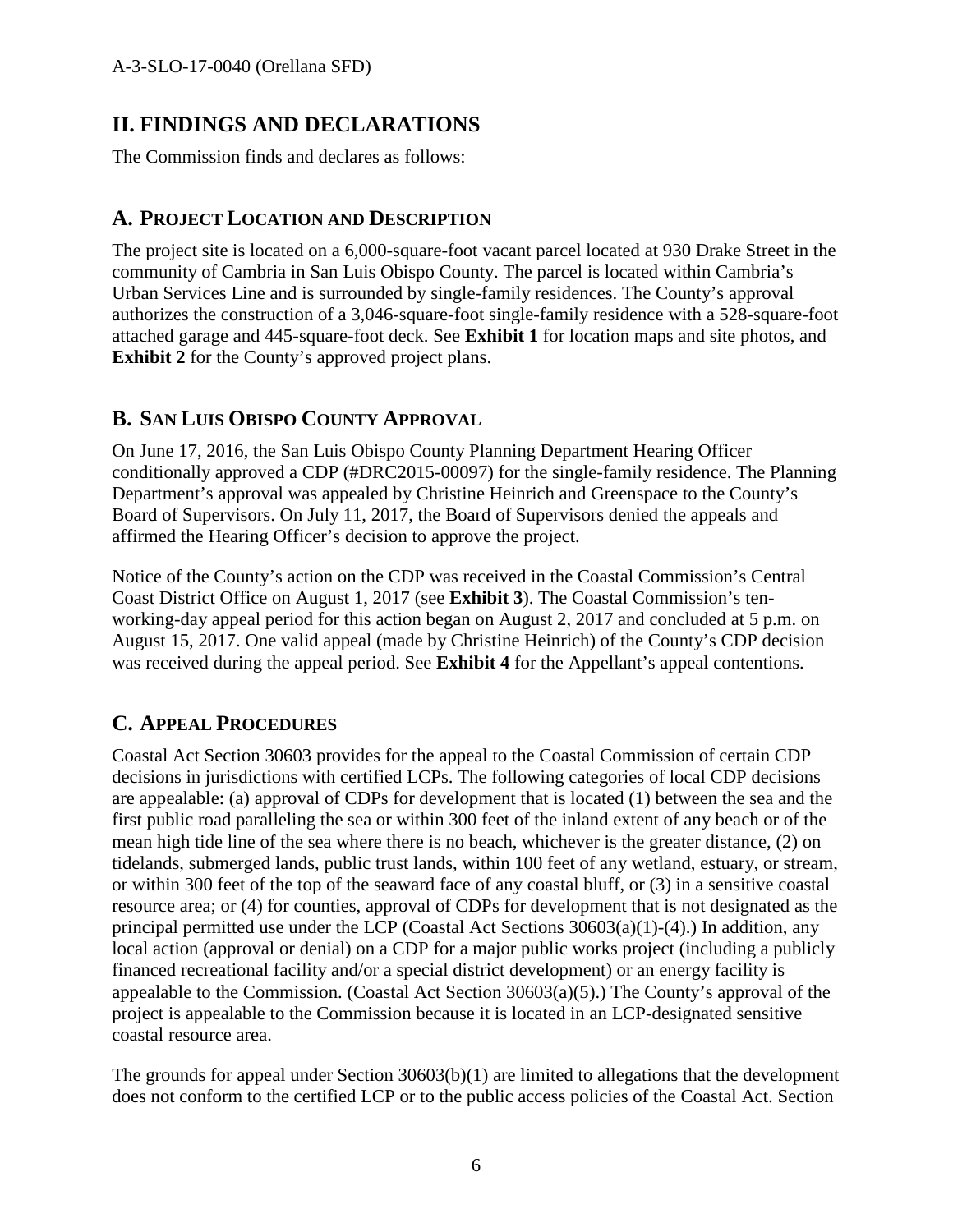30625(b)(2) of the Coastal Act requires the Commission to conduct the de novo portion of the hearing on an appealed project unless a majority of the Commissioners present finds that "no substantial issue" is raised by such allegations. Under Section 30604(b), if the Commission considers the CDP de novo and ultimately approves a CDP for a project, the Commission must find that the proposed development is in conformity with the certified LCP. If a CDP is approved for a project that is located between the nearest public road and the sea or the shoreline of any body of water located within the coastal zone, Section 30604(c) also requires an additional specific finding that the development is in conformity with the public access and recreation policies of Chapter 3 of the Coastal Act. This project is not located between the nearest public road and the sea, and thus the additional public access and recreation finding would not be necessary if this project were approved.

The only persons qualified to testify before the Commission on the substantial issue question are the Applicant (or their representatives), persons opposed to the project who made their views known before the local government (or her representatives), and the local government. Testimony from other persons regarding substantial issue must be submitted in writing. (California Code of Regulations, Title 14, Section 13117.) Any person may testify during the de novo CDP determination stage of an appeal.

## **D. SUMMARY OF APPEAL CONTENTIONS**

The Appellant contends that San Luis Obispo County's decision to approve the project is inconsistent with LCP policies and standards relating to water supply and priority land uses. See **Exhibit 4** for the complete text of the Appellant's appeal.

### **E. SUBSTANTIAL ISSUE DETERMINATION**

#### **1. Substantial Issue Background**

The term substantial issue is not defined in the Coastal Act. The Commission's regulations simply indicate that the Commission will hear an appeal unless it "finds that the appeal raises no significant question" (California Code of Regulations, Title 14, Section 13115(b)). In previous decisions on appeals, the Commission has considered the following factors in making such determinations: (1) the degree of factual and legal support for the local government's decision that the development is consistent or inconsistent with the certified LCP and with the public access policies of the Coastal Act; (2) the extent and scope of the development as approved or denied by the local government; (3) the significance of the coastal resources affected by the decision; (4) the precedential value of the local government's decision for future interpretation of its LCP; and (5) whether the appeal raises only local issues, or those of regional or statewide significance. Even where the Commission chooses not to hear an appeal, Appellants nevertheless may obtain judicial review of the local government's coastal permit decision by filing a petition for a writ of mandate pursuant to Code of Civil Procedure Section 1094.5.

#### **2. Substantial Issue Analysis**

The Appellant's chief contention is that Cambria's water supply is inadequate to support any new development in the community. The LCP provides that a CDP for new development that requires water shall not be approved unless there is adequate water capacity available to serve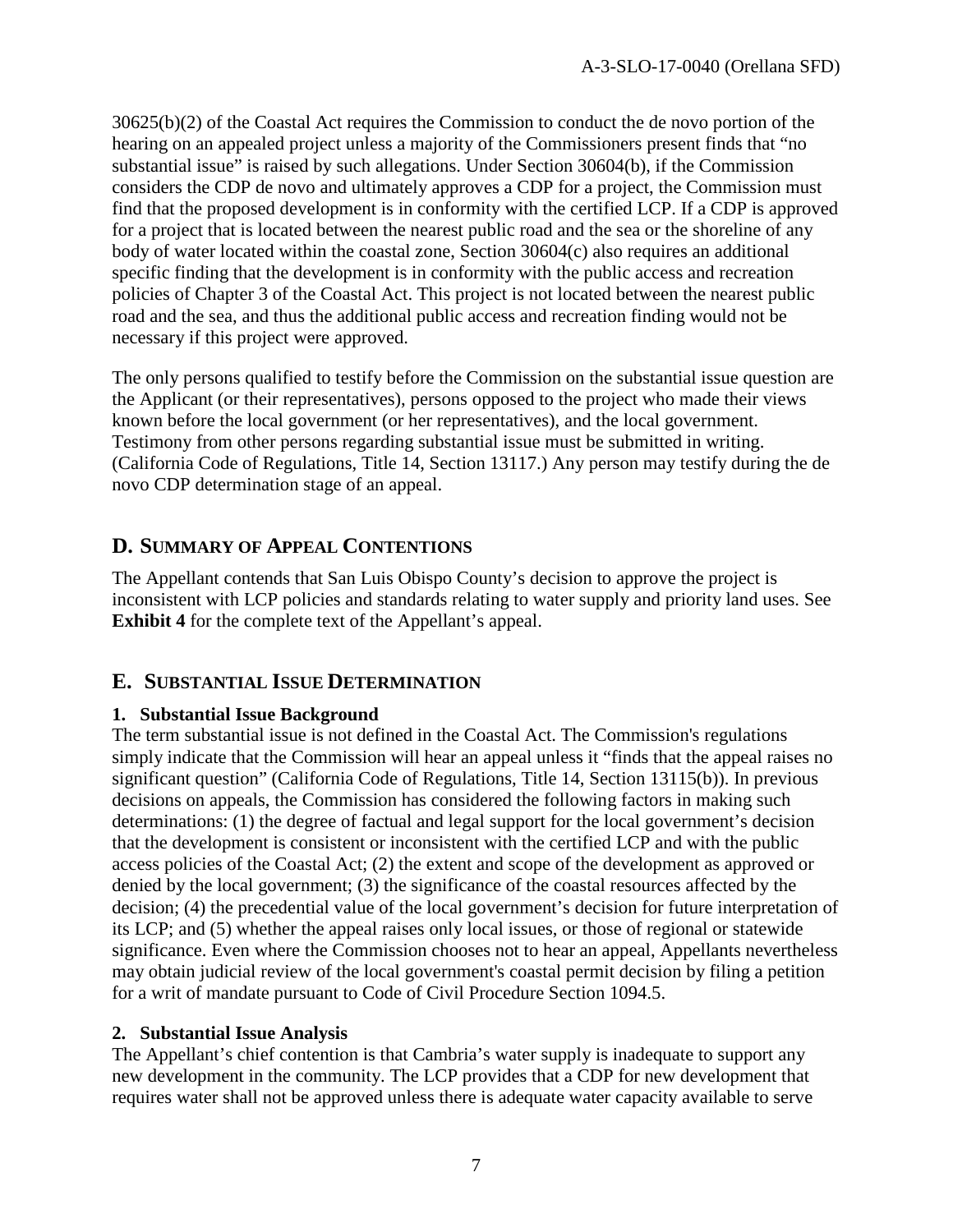the proposed development (Public Works Policy 1 and Coastal Zone Land Use Ordinance (CZLUO) Section 23.04.430). The Appellant also asserts that the project is inconsistent with numerous other LCP water resources policies, including North Coast Area Plan Standards 4(A), 4(B), and 2(A). See **Exhibit 6** for these LCP policies and standards.

#### *Cambria's available water supply is inadequate to support the project*

Both Public Works Policy 1 and CZLUO Section 23.04.430 require development to be served by adequate public services, such as water supply, including by ensuring that supply remains adequate for existing development as well as the proposed new use. These LCP provisions expressly state that lack of adequate service is grounds for denial of a proposed project.

The County found the project consistent with the requirements of Public Works Policy 1 and CZLUO Section 23.04.430, reasoning that Cambria has an adequate water supply available to serve the project because of the project's status as a "pipeline project." As described below, while "pipeline projects" are those project that were in the application process as of November 15, 2001, and this project wasn't in the application process until 2014, the County reasoned that the project will be using a water allotment from a former pipeline project (i.e., a former pipeline project<sup>[2](#page-7-0)</sup> that is transferring its water allotment to the proposed project) and thus this transfer de facto makes the proposed project a pipeline project. The County also reasoned that their conditions of approval requiring a 2:1 water offset, as well as the transfer of water from the Ivar Street site and retirement of that lot, collectively meet the LCP's intent in ensuring development is served by an adequate water source.

However, there are numerous flaws in the County's findings. First, the LCP defines "pipeline projects" as those projects that were in the application process as of November 15, 2001 when the Board of Directors of the Cambria Community Services District (CCSD, the public entity that provides water service to the community) declared a Water Code 350 emergency and enacted a moratorium on new water connections (see page 1 of **Exhibit 7**). If a project is not a pipeline project, it cannot obtain a new water connection (and therefore may not be approved). If a project is a pipeline project, it is not required to meet certain LCP standards, namely North Coast Area Plan Standard 4(A) requirements that new development assure no adverse impacts to Santa Rosa and San Simeon Creeks (the two sources for Cambria's water supply). However, a pipeline project must still be consistent with all other LCP policies and standards, including those that require all development to be served by an adequate water source, ensure that water supply remains available for LCP priority land uses, and ensure protection of coastal natural resources.

In this case, the County did not accept the project's application for processing until 2014, long after the November 15, 2001 pipeline project deadline. Thus, it clearly does not qualify as a pipeline project on this fundamental test. And while the County argued that simply transferring the water allotment from the Ivar Street site would make it a pipeline project, the Ivar Street

<span id="page-7-0"></span> $\overline{a}$ 2 For an approximately 2,300-square-foot single-family residence that received an intent-to-serve letter from the CCSD in 2000 and approved by the County in 2002 (Commission tracking number 3-SLO-02-424) and located at 367 Ivar Street in Cambria.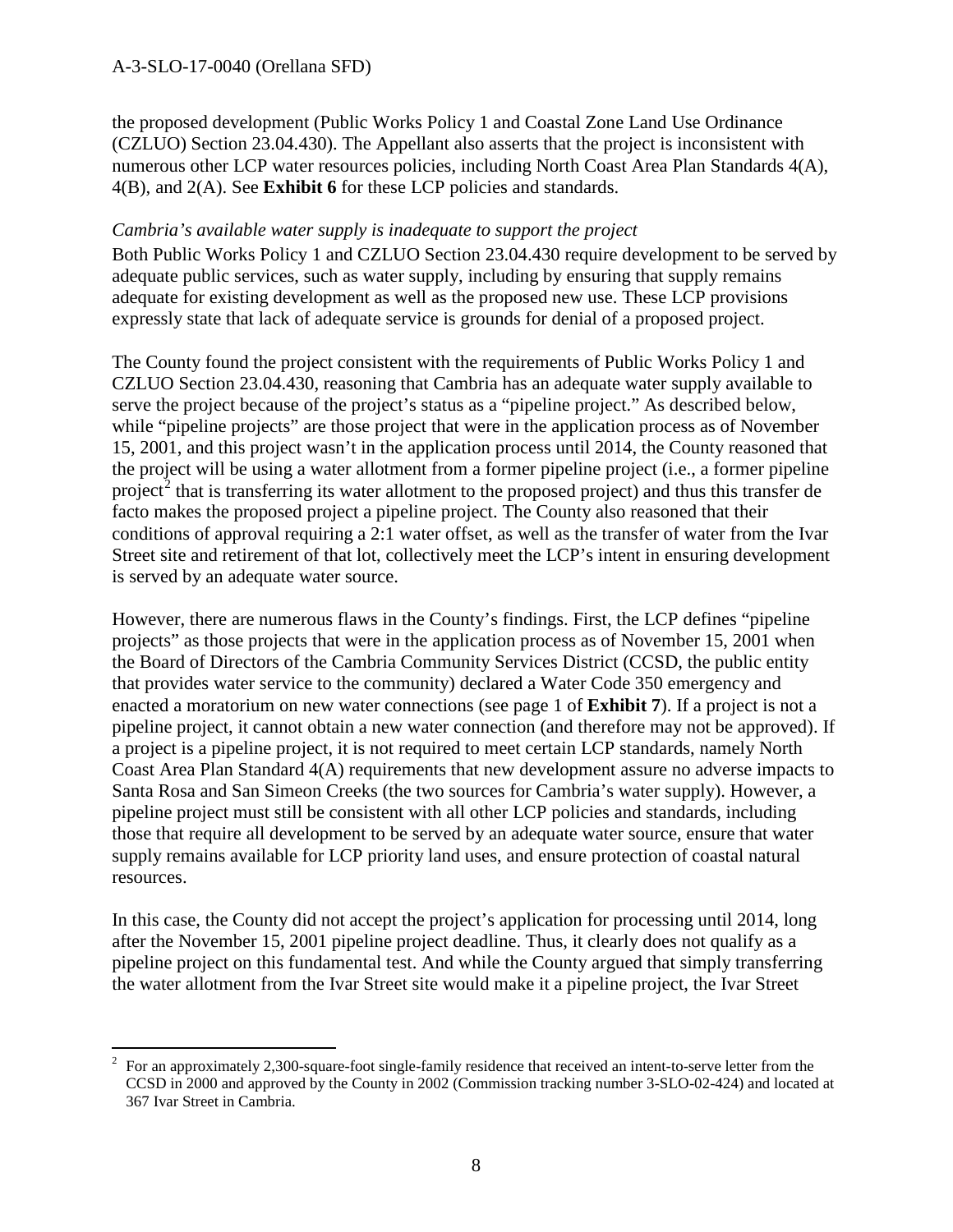project was never built, never received any active flowing water<sup>[3](#page-8-0)</sup>, and has had its County-issued building permits expire. Thus, it is unclear whether even the Ivar Street project still constitutes a pipeline project, and even if it did, the current project (i.e., the project subject to this appeal at 930 Drake Street) was not pending in 2001, and the LCP makes no mention of allowing the transfer of pipeline projects' water allowances. On these facts, the project cannot qualify as a "pipeline project" because it is a different project with different Applicants and at a different location than the project that was in the application process in 2000. Thus, the project does not meet the LCP's "pipeline" project standards. [4](#page-8-1) Given that the project does not meet the LCP's "pipeline" standards, the project does not meet the criteria to receive a CCSD water connection, and thus cannot be found to receive water from an adequate source on this fact alone. And the County's finding that this project is simply 'transferring' water from an existing water user (and thus not exacerbating the water supply problem) also raises a substantial issue because there has never been any actual water usage at the transfer site (the Ivar Street property).

And even if the project did qualify as a "pipeline" project, the project could not meet other LCP standards as there simply is not an adequate water supply in Cambria to serve *existing* development, let alone new development. Although the Commission and County approved some "pipeline projects" in the past as long as they verified their water demand offsets<sup>[5](#page-8-2)</sup>, such approach was always interim, including until more information regarding the effect water withdrawals were having on coastal streams and related resources was better understood. In other words, it was acknowledged that there was a water supply problem, and a subset of no-net-increase projects would be allowed in the short term, until more information about the severity of the water supply problem was known. In the time since CCSD's new water connection moratorium and pipeline project exception, both established in 2001, much more is known about the severity of the water supply problem in Cambria. In fact, Cambria's water supply is currently in such a dire condition that, in an effort to avoid drastic consequences, including because the CCSD warned that Cambria would likely run out of water sometime between mid-October and mid-December of 2014,<sup>[6](#page-8-3)</sup> the County approved an emergency CDP to authorize an emergency

<span id="page-8-0"></span> $\overline{a}$ 3 Thus transferring its water allotment to the current project would represent a *new* water use, not a replacement water use, and would represent an additional demand on Cambria's already limited water supply.

<span id="page-8-1"></span><sup>&</sup>lt;sup>4</sup> It should be noted that staff's interpretation of what does and does not constitute a pipeline project is not new, including as it was described in two recent CDP appeals (CDP Appeals A-3-SLO-13-0213 (Kingston Bay Senior Living LLC) and A-3-SLO-14-0044 (Fox)). In these two appeals, the projects were to use water transferred from previous pipeline projects that were not developed, and the County found that such transfer made the new projects pipeline projects. Two published staff reports for Commission action found that this approach was not supported by the LCP. However, prior to the Commission hearings on these projects, the applicants for both projects withdrew their projects from the County, which nullified their County-approved CDPs, and thus the Commission did not have the opportunity to act on the reports. That being said, Commission staff has subsequently had numerous discussions with County staff about the pipeline projects issue, as well as the lack of water supply in Cambria more broadly, and has relayed staff's position that new development, including this project, is not approvable under the LCP at this time. An example of this correspondence is Commission staff's comment letter to the San Luis Obispo County Hearing Officer prior to the hearing on this project as shown in **Exhibit 5**.

<span id="page-8-2"></span><sup>5</sup> Water offsets are accomplished through retrofitting existing developments with water saving appliances and fixtures.

<span id="page-8-3"></span><sup>&</sup>lt;sup>6</sup> CCSD Press Release, 2/12/14 ("prospect of Cambria running out of water within the next three to six months...")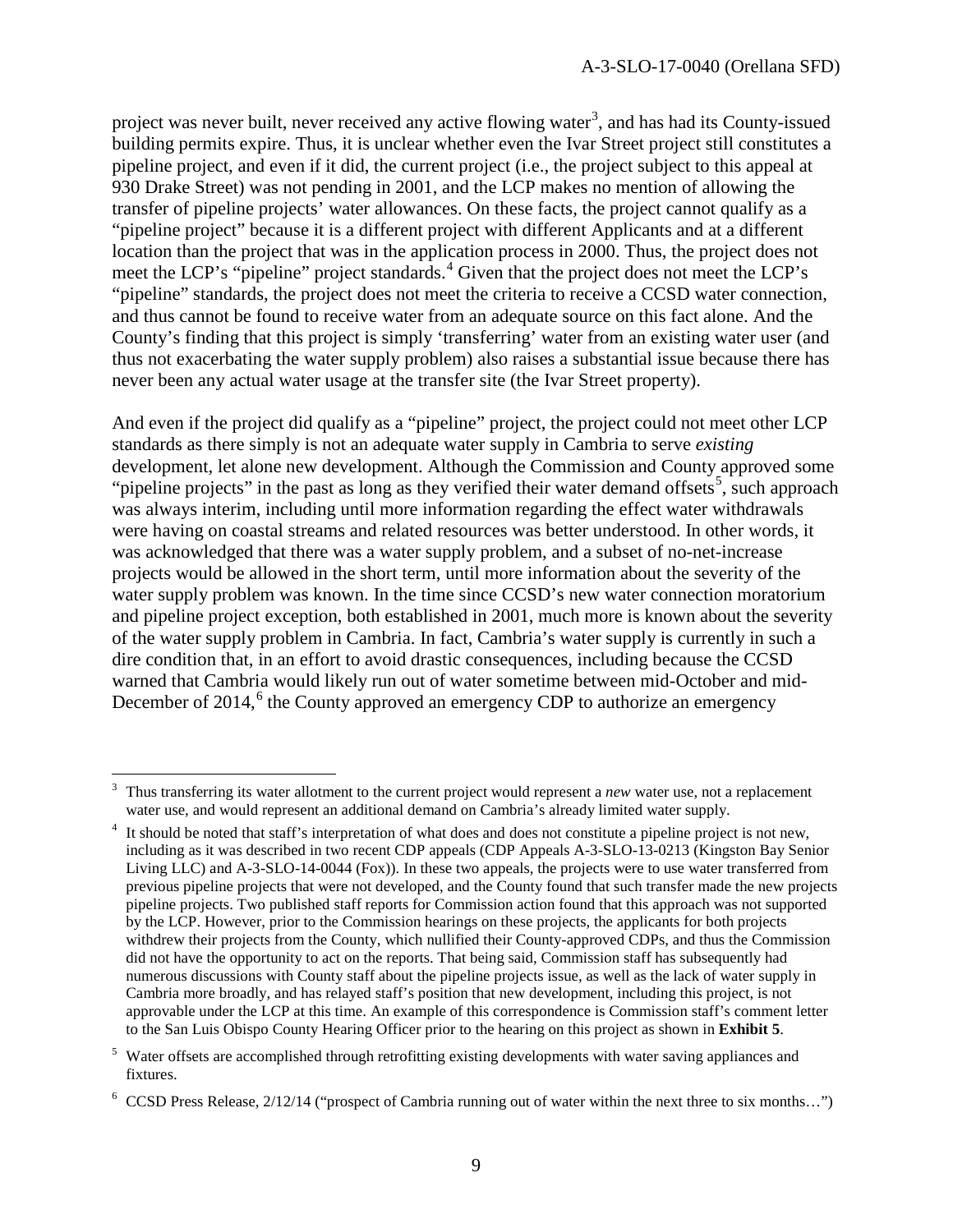desalination water supply project. This emergency desalination plant is still extant<sup>[7](#page-9-0)</sup>, and the follow-up CDP to recognize the emergency CDP and to make the plant permanent as a long-term solution to Cambria's chronic water supply inadequacies is still unfiled and pending before San Luis Obispo County (more information on this point subsequently in this report). Thus, simply offsetting a proposed project's water usage is not an appropriate way to find a project consistent with the LCP, including because such offsets don't overcome the underlying constraint that is Cambria's inadequate water supply for even existing development. Therefore, the County's finding that requiring a 2:1 water offset can make the project LCP compliant with respect to an adequate water source raises a substantial LCP compliance issue.

Moreover, as a matter of protection of regional water as a coastal resource, the LCP considers more than just the adequacy of water supply to meet Cambria's domestic water demand. A suite of other LCP policies require the protection of watersheds, groundwater, and riparian communities.<sup>[8](#page-9-1)</sup> Taken together, the LCP requires development to be served by an adequate water supply in a manner that does not impair these coastal resources. Thus, the substantial issue on appeal is not just that Cambria does not have an adequate supply for human consumption and development; it is also that Cambria does not have an adequate supply for coastal resource needs either.

In light of these current facts in relation to LCP requirements, it cannot be concluded that any new development requiring water in Cambria, including the "pipeline projects" (which this project is *not*) and including water offsets and water transfers, can be found consistent with the County's certified LCP policies and standards requiring that there be adequate water capacity available to serve the new development. Accordingly, the Commission finds that the County's approval of the project raises a substantial LCP conformance issue.

*Approved water allocation may not preserve sufficient water for LCP priority land uses*  The approved project (again, regardless of whether or not it is a pipeline project) is not consistent with the LCP's requirement that adequate water be reserved for visitor-serving and other high LCP priority land uses. Specifically, LCP Recreation & Visitor-Serving Facilities Policy 2 prioritizes recreational development and commercial visitor-serving facilities over non-coastal dependent uses, and also requires that all uses be consistent with protection of significant coastal resources, including creeks and streams. The Appellant contends that the project is inconsistent with NCAP Standard 2(A), which expressly requires the CCSD to reserve and maintain 20 percent of its available water supply for visitor-serving and commercial uses (see **Exhibit 6** for

<span id="page-9-0"></span> $\overline{a}$ 7 Though currently unable to operate, including pursuant to a July 2017 Cease and Desist Order from the Central Coast Regional Water Quality Control Board.

<span id="page-9-1"></span><sup>&</sup>lt;sup>8</sup> For example, NCAP Planning Area Standard 4(A) requires that development "assure no adverse impacts to Santa Rosa and San Simeon Creeks"; Coastal Watersheds Policy 1 provides that the "long-term integrity of groundwater basins within the coastal zone shall be protected"; Coastal Watershed Policy 2 states that "[g]roundwater levels and surface flows shall be maintained to ensure the quality of coastal waters, wetlands and streams is sufficient to provide for optimum populations of marine organism, and for the protection of human health"; ESHA Policy 7 adds: "Coastal wetlands are recognized as environmentally sensitive habitat areas. The natural ecological functioning and productivity of wetlands and estuaries shall be protected, preserved and where feasible, restored"; and ESHA Policy 20 provides: "Coastal streams and adjoining riparian vegetation are environmentally sensitive habitat areas and the natural hydrological system and ecological function of coastal streams shall be protected and preserved."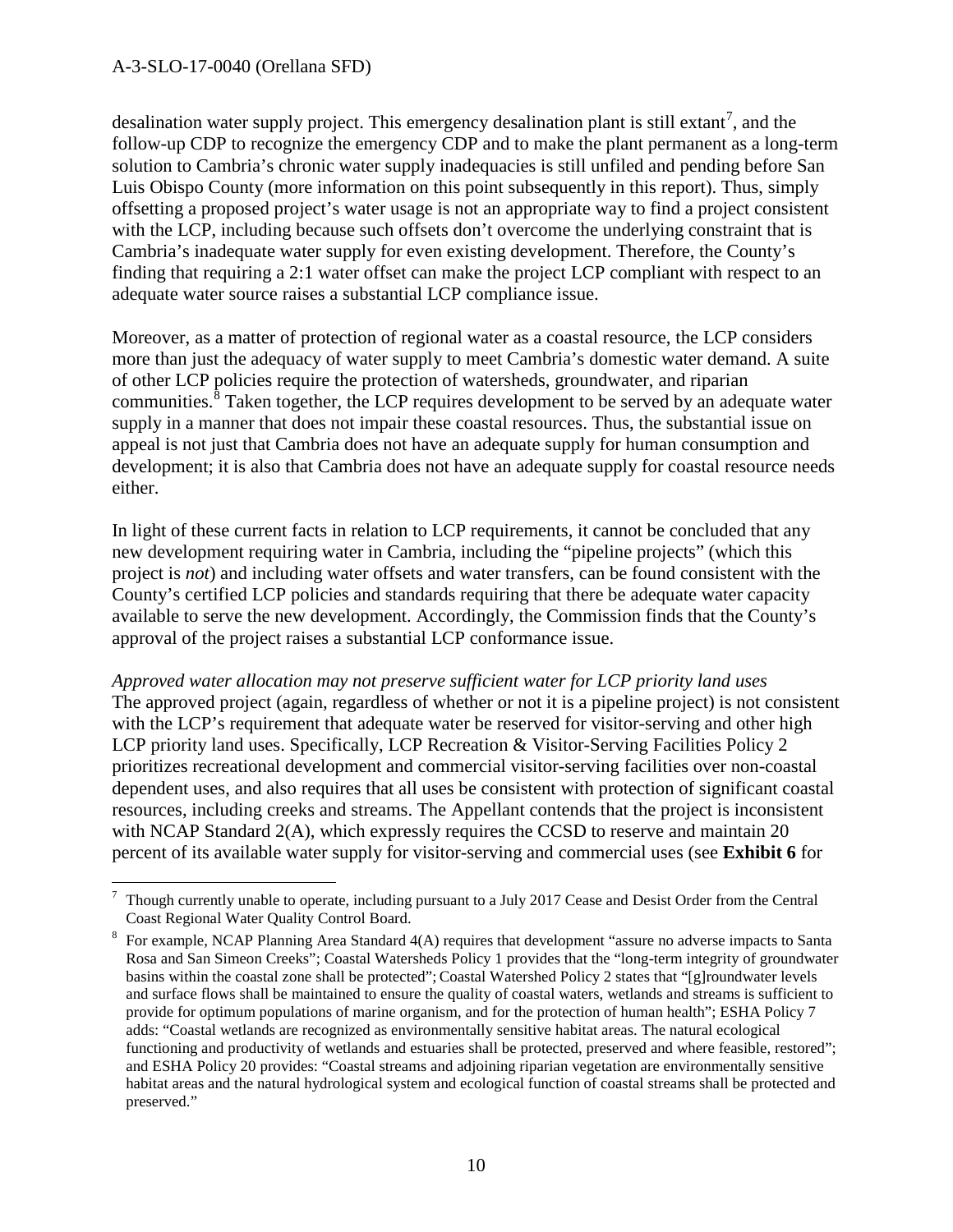these cited policies). The Commission also required this 20-percent water supply reservation in a previous CDP (CDP 428-10, as amended) that allowed the CCSD to extract water from the Santa Rosa and San Simeon Creeks to provide Cambria's water supply. This requirement to reserve water for visitor-serving uses is a manifestation of the protection and promotion of priority uses within the coastal zone, as provided in the County's LCP and the Coastal Act. And finally, Public Works Policies 6 and 8 both state that if public services are inadequate and can only serve a limited amount of new development, uses having priority under the Coastal Act (e.g., coastaldependent uses, visitor-serving uses, and essential public services) shall have priority to that scarce service over other non-priority development (e.g., single-family residential development).

As discussed herein, Cambria's available water supply is inadequate to serve *existing* development, including as evidenced by the need for an emergency desalination plant. The project would overtax already scarce water demand for a non-priority single-family residential use, which is inconsistent with the above-cited LCP policies and standards that prioritize and reserve such scarce water for other higher priority land uses. In other words, given that the water supply is already inadequate to meet existing demand, any water that would be allocated to the project would reduce water available to all existing uses, including priority uses such as commercial lodging, restaurants, and recreational uses that facilitate and encourage Californians and others to visit and experience Cambria's coastal areas, contrary to LCP requirements.

Thus, the County-approved project raises a substantial issue regarding its compliance with LCP priority land use policies and standards.

#### *Water Supply Conclusion*

In sum, the County-approved project raises substantial conformance issues regarding its consistency with numerous LCP policies and standards governing water supply, natural resources, and priority land uses, including Public Works Policy 1, CZLUO Section 23.04.430, and NCAP Planning Area Standards 2 and 4. At a very fundamental level, Cambria has a severely inadequate water supply for existing development, let alone new development, and has actually been on the brink of running out of water, resulting in the need to construct an emergency desalination plant to augment supply. And this lack of water for community consumption is in addition to the deleterious effects already-occurring withdrawals are having on the community's creeks, riparian habitats, and other natural coastal resources. For these reasons, the County-approved project raises substantial LCP conformance issues.

#### **3. Substantial Issue Analysis Conclusion**

When considering a project that has been appealed to it, the Commission must first determine whether the project raises a substantial issue of LCP conformity, such that the Commission should assert jurisdiction over a de novo CDP for such development. At this stage, the Commission has the discretion to find that the project does not raise a substantial issue of LCP conformance. As explained above, the Commission has in the past considered the following factors in its decision of whether the issues raised in a given case are "substantial": the degree of factual and legal support for the local government's decision; the extent and scope of the development as approved or denied by the County; the significance of the coastal resources affected by the decision; the precedential value of the County's decision for future interpretations of its LCP; and, whether the appeal raises only local issues as opposed to those of regional or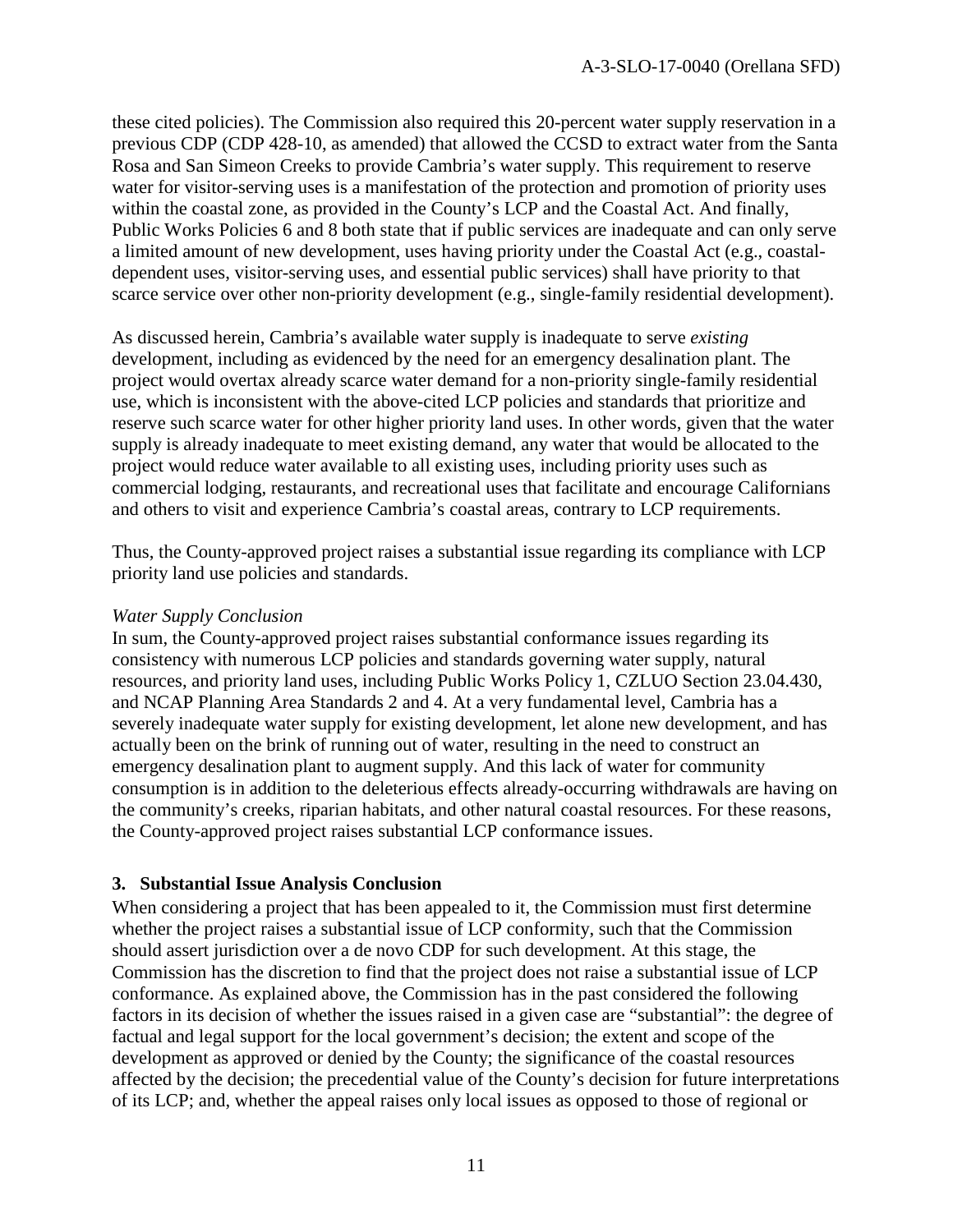statewide significance.

In this case, these five factors, considered together, support a conclusion that this project raises a substantial issue of LCP conformance. First, the County's approval authorizes low-priority residential development in an area with severe water supply inadequacies, whereby the County reasoned such approval was appropriate based on the project being a "pipeline" project. However, for the reasons described previously, the County's determination of this qualifying as a pipeline project is unwarranted, and even if it was warranted, the County still did not adequately analyze how the project would be served by an adequate water supply as required by the LCP. Thus, the County has not provided adequate factual and legal support for its decision that the approved development would be consistent with the certified LCP. Further, the project raises issues with respect to core LCP provisions and Coastal Act policies, including with respect to water supply, natural resources, and priority land uses, and thus the project raises issues of regional or statewide importance. Finally, because the project cannot be found consistent with the LCP, a finding of no substantial issue would create an adverse precedent for future interpretation of the LCP.

For the reasons stated above, the Commission finds that Appeal Number A-3-SLO-17-0040 presents a substantial issue with respect to the grounds on which the appeal has been filed under Section 30603 of the Coastal Act.

### **F. COASTAL DEVELOPMENT PERMIT DETERMINATION**

The standard of review for the Commission's de novo CDP determination is the San Luis Obispo County certified LCP. All findings from the substantial issue determination section of this report are incorporated herein by reference.

### **1. Water Supply Resources**

In this de novo review of the proposed project, the Commission finds the project inconsistent with the San Luis Obispo County certified LCP's water supply policies for the same reasons that the Commission determined the project raised a substantial issue: namely, Cambria has a severely inadequate water supply for even *existing* development, let alone new development, including as evidenced by the need for the CCSD to obtain an emergency CDP and construct/operate an emergency desalination plant to ensure that the community would not run out of water. As such, the proposed project (regardless of whether it is a "pipeline" project or not, which this proposed project is *not* and regardless of whether it offsets its water usage) cannot meet LCP requirements to ensure an adequate water supply in a manner that does not impair coastal resources and that ensures the remaining supply is adequate for LCP priority land uses. Therefore, the proposed project must be denied on this basis alone.

As previously noted, Cambria's water supply depends on the groundwater aquifers of the Santa Rosa and San Simeon Creeks (collectively "the Creeks"). The Creeks naturally flow from their respective headwaters and both terminate into lagoons, which then connect to the Pacific Ocean. In addition to the domestic and agricultural demands for water from the Creeks, environmental demand, requiring adequate instream flows, is necessary to sustain the Creeks' high quality habitat for a variety of aquatic and terrestrial species. The United States Fish and Wildlife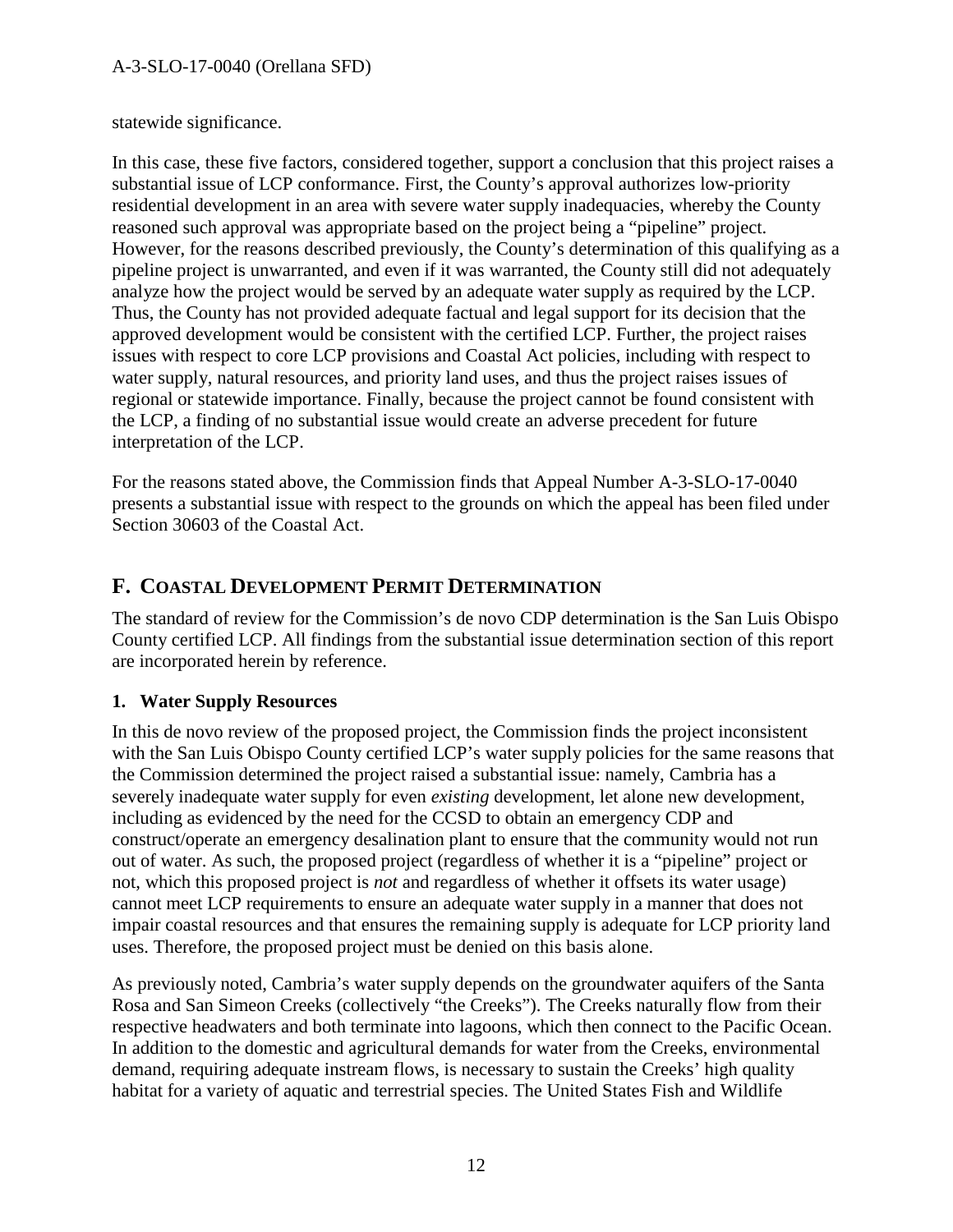Service (USFWS) designates the Creeks as critical habitat because they provide habitat for the federally threatened South-Central Coast Steelhead and the federally endangered Tidewater goby.

In the lower portion of the Creeks, the CCSD operates groundwater wells to extract water from the Creeks' groundwater basins to serve the demand of Cambria's urban water users. The CCSD's groundwater extractions are permitted pursuant to CDP #428-10, as amended, which the Commission initially conditionally-approved in 1977, shortly after the enactment of the Coastal Act. Included in the CCSD's CDP for water extraction are conditions limiting the total annual water production, as well as additional limits on water withdrawals during the dry season. The intent of these conditions was to ensure that adequate water would remain instream to support the Creeks' sensitive riparian habitats and to prevent overdraft of the groundwater aquifers.<sup>[9](#page-12-0)</sup> Thus, a primary concern has been assuring that the pumping of the Creeks to serve existing and planned development does not adversely impact riparian habitats or otherwise negatively impact groundwater sources. This concern has been incorporated into the LCP, which expressly identifies the need for instream studies of the Creeks, including studies that describe the impacts of water withdrawals on the Creeks' sensitive riparian habitats, and studies of the impacts on the Creeks in consecutive drought years. The Commission too has repeatedly requested that the CCSD perform the required instream flow studies to provide the information necessary to make informed decisions regarding the adequacy of the water supply required under the LCP.

Recently, a number of other studies have been published, including instream studies that analyze both the Santa Rosa and San Simeon Creeks, providing decision-makers with the most current and best available science regarding the health of the Creeks' ecosystems. One such study was released in January 2014: *San Luis Obispo County Regional Instream Flow Assessment (SLO Instream Flow Study*).<sup>[10](#page-12-1)</sup> In this study, scientists found that both of the Creeks' instream flows in the summer of 2013 were inadequate to meet even the bare minimum necessary to maintain aquatic habitat systems. The study expressed particular concern for Santa Rosa Creek, which had no flow in the summer of 2013, rendering the creek incapable of providing steelhead habitat during that time. The study further found that the Santa Rosa Creek lagoon conditions were "worsened by low stream flows resulting from excessive groundwater pumping and diversions...." Other recent studies of the Creeks have shown similar adverse impacts. For example, the *South-Central California Coast Steelhead Recovery Plan* (December 2013), which included an evaluation of the watershed conditions of the Creeks, specifically states that groundwater extraction is a significant threat to the Creeks' riparian habitats.<sup>[11](#page-12-2)</sup> Therefore, these studies with the best currently available science independently demonstrate that the Creeks have inadequate water to sustain the Creeks' sensitive riparian habitats as required under the LCP.

 $\overline{a}$ 

<span id="page-12-0"></span><sup>9</sup> Overdraft is when water is pumped beyond the safe yield of a groundwater aquifer, leading to adverse impacts, such as subsidence, in which an aquifer's geological structures compress, which may result in irreparable damage to an aquifer's capacity to store water. Overdraft can also cause seawater to intrude into an aquifer causing degradation of the quality of the freshwater supply. Both subsidence and seawater intrusion are known threats to the Santa Rosa and San Simeon Creeks' groundwater aquifers.

<span id="page-12-1"></span><sup>&</sup>lt;sup>10</sup> See Appendix A #1.

<span id="page-12-2"></span><sup>&</sup>lt;sup>11</sup> See Appendix A #2 at 12-10:12-13.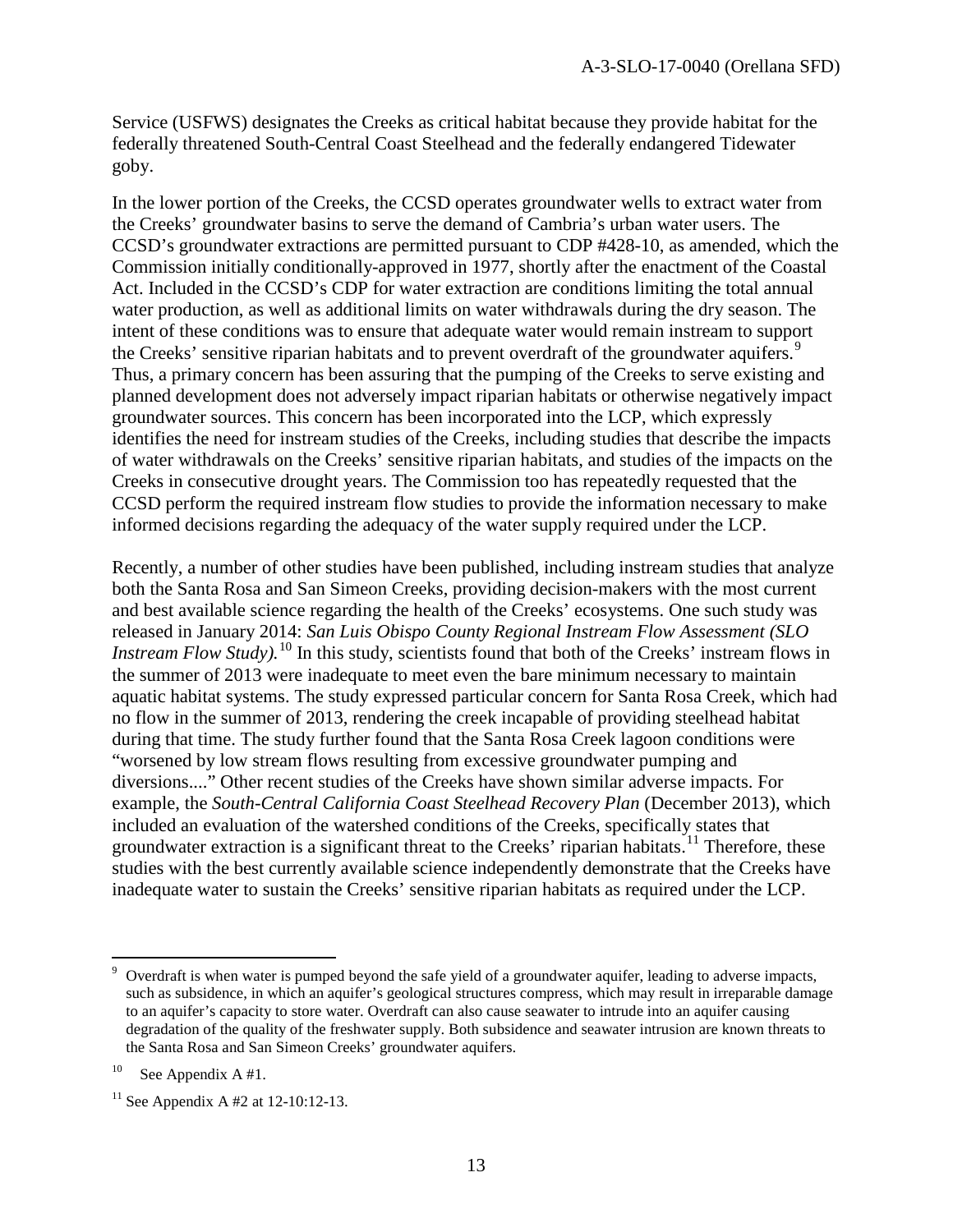In sum, Cambria's sole sources of water, i.e., Santa Rosa and San Simeon Creeks, lack adequate water needed to protect the Creeks' sensitive riparian habitats, groundwater aquifers, and wetland lagoons. It is therefore well understood that an additional water supply is required for Cambria to provide reliable water for both habitat and for community consumption.

To address Cambria's critically low water supplies, as described previously, the CCSD Board of Directors enacted a moratorium on new water connections as part of the Board's Water Code 350 emergency declaration on November 15, 2001. On January 30, 2014 the CCSD Board declared a Stage 3 Water Shortage Emergency<sup>12</sup> and acknowledged it does not have adequate water supply to support Cambria's existing water demand (see **Exhibit 7**), and in 2014 the County granted the CCSD an emergency CDP (see **Exhibit 8**) for an emergency desalination facility to provide an emergency water supply to Cambria.<sup>13</sup>

Thus, as it stands today, Cambria remains under a new water connection moratorium, a Stage 2 water emergency, and the CDP to both authorize the emergency CDP and to permit a long-term desalination plant for permanent water supply has remained unfiled with the County since June 2014. On this point, the CCSD has modified its proposed project from an emergency/supplemental supply project that would serve only existing development to one that is proposed to serve all of Cambria's existing and future growth (named the "Cambria Sustainable Water Facility Project"). The CCSD recently completed an Environmental Impact Report for this project and it remains under review with San Luis Obispo County.

In conclusion, there remains much work to be done to address Cambria's water situation, but this work needs to be done in order to ensure there is an adequate water supply to serve new waterusing development. Until then, water-using development such as the proposed project cannot be found consistent with the LCP.

#### **2. Other Issues**

Typically, the proposed project would be evaluated for consistency with the LCP's policies and standards related to visual resources, hydrology and water quality, land use and zoning, etc. However, because the project is being denied based on a lack of adequate water supply, and this basis alone warrants denial of the proposed project, these issues need not be evaluated in this de novo review.

#### **3. Takings Analysis**

In enacting the Coastal Act, the Legislature anticipated that the application of development restrictions to deny a CDP could deprive a property owner of the beneficial use of his or her land, thereby potentially resulting in an unconstitutional taking of private property without payment of just compensation. To avoid an unconstitutional taking, the Coastal Act provides a

<span id="page-13-0"></span> $\overline{a}$  $12$  On March 23, 2017, the CCSD Board voted to lower the drought designation to Stage 2, meaning that outdoor residential watering may be allowed. However, the Water Code 350 declaration prohibiting new water hookups remains in effect.

<span id="page-13-1"></span> $13$  As conditioned by the emergency CDP, the facility is limited to providing water during emergency situations only for existing development within the community of Cambria.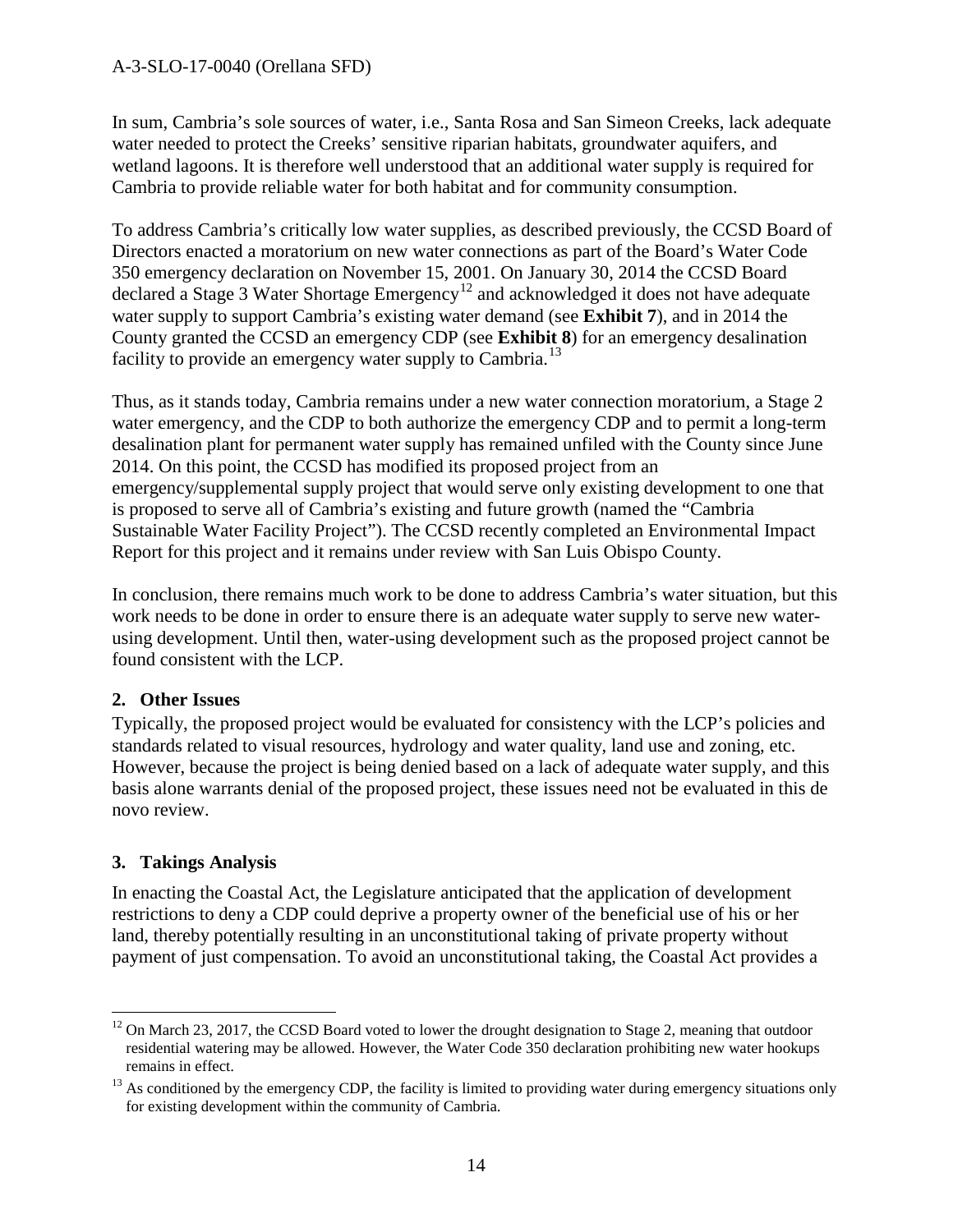provision that allows a narrow exception to strict compliance with the Act's regulations. Coastal Act Section 30010 provides:

*The Legislature hereby finds and declares that this division is not intended, and shall not be construed as authorizing the commission, port governing body, or local government acting pursuant to this division to exercise their power to grant or deny a permit in a manner which will take or damage private property for public use, without the payment of just compensation therefore. This section is not intended to increase or decrease the rights of any owner of property under the Constitution of the State of California or the United States.* 

Although the Commission is not a court and may not ultimately adjudicate whether its action constitutes a taking, the Coastal Act imposes on the Commission the duty to assess whether its action might constitute a taking so that the Commission may take steps to avoid it. If the Commission concludes that its action does not constitute a taking, then it may deny the project with the assurance that its actions are consistent with Section 30010. If the Commission determines that its action could constitute a taking, then the Commission could also find that application of Section 30010 would require it to approve some development. In this latter situation, the Commission could propose modifications to the development to minimize its Coastal Act inconsistencies while still allowing some reasonable amount of development.

In the remainder of this section, the Commission considers whether, for purposes of compliance with Section 30010, its denial of the proposed development on the Applicant's property could constitute a taking. As discussed further below, the Commission finds that under these circumstances, denial of the proposed project likely would not constitute an unconstitutional taking at this time.

#### **General Principles of Takings Law**

The Takings Clause of the Fifth Amendment of the United States Constitution provides that private property shall not "be taken for public use, without just compensation*.*"[14](#page-14-0) Article 1, section 19 of the California Constitution provides that "[p]rivate property may be taken or damaged for public use only when just compensation…has first been paid to, or into court for, the owner*.*"

The Unites States Supreme Court has held that the taking clause of the Fifth Amendment proscribes more than the direct appropriation of private property. [*Pennsylvania Coal Co. v. Mahon* (1922) 260 U.S. 393.] Since *Pennsylvania Coal*, most of the takings cases in land use law have fallen into two categories. [*Yee v. City of Escondido* (1992) 503 U.S. 519, 522-523]. The first category consists of those cases in which government authorizes a physical occupation of property. [*Loretto v. Teleprompter Manhattan CATV Corp.* (1982) 458 U.S. 419.] The second category consists of those cases whereby government merely regulates the use of property. [*Yee,*  503 U.S. at 522-523]. Moreover, a taking is less likely to be found when the interference with property is an application of a regulatory program rather than a physical appropriation. [*Keystone* 

<span id="page-14-0"></span> $\overline{a}$ <sup>14</sup> The Fifth Amendment was made applicable to the States by the Fourteenth Amendment (see *Chicago, B. & Q. R. Co. v. Chicago* (1897) 166 U.S. 226).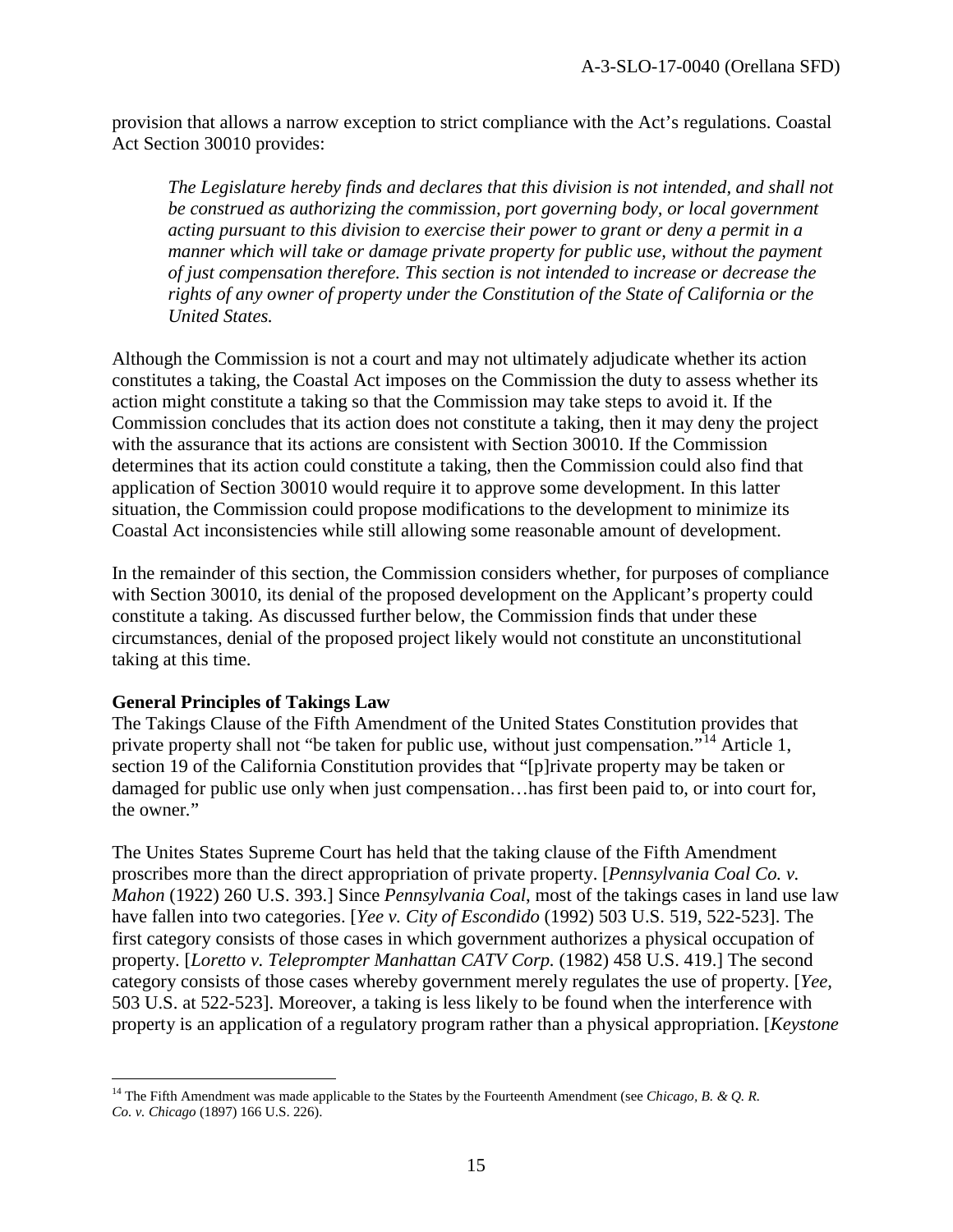*Bituminous Coal Ass'n. v. DeBenedictis* (1987) 480 U.S.470, 488-489, fn. 18.] The Commission's actions here are evaluated under the standards for a regulatory taking.

The Court has identified two circumstances in which a regulatory taking may occur. The first is the "categorical" formulation identified in *Lucas v. South Carolina Coastal Council* (1992) 505 U.S. 1003, 1014*.* In *Lucas,* the Court found that regulation that denied all economically viable use of property was a taking without a "case specific" inquiry into the public interest involved. [*Id*. at 1014]. The *Lucas* court emphasized, however, that this category is extremely narrow, applicable only "in the extraordinary circumstance when *no* productive or economically beneficial use of land is permitted" or the "relatively rare situations where the government has deprived a landowner of all economically beneficial uses" or rendered it "valueless." [*Id.* at 1016-1017 (*emphasis* in original); *Riverside Bayview Homes,* 474 U.S. at 126 (regulatory takings occur only under "extreme circumstances."). $15$ ]

The second circumstance in which a regulatory taking might occur is under the three-part, *ad hoc* test identified in *Penn Central Transportation Co.* (*Penn Central*) v*. New York* (1978) 438 U.S. 104, 124. This test generally requires an examination into the character of the government action, its economic impact, and its interference with reasonable, investment-backed expectations. [*Id*. at p. 134; *Ruckelshaus v. Monsanto Co.* (1984) 467 U.S. 986, 1005.] In *Palazzolo v. Rhode Island*  (2001) 533 U.S. 606, the Court again acknowledged that the *Lucas* categorical test and the threepart *Penn Central* test were the two basic situations in which a regulatory taking might be found to occur. [*See id.* (rejecting *Lucas* categorical test where property retained value following regulation but remanding for further consideration under *Penn Central*).]

However, before a landowner may seek to establish a taking under either the *Lucas* or *Penn Central* formulations, it must demonstrate that the taking claim is "ripe" for review. This means that the takings claimant must show that government has made a "final and authoritative" decision about the use of the property. [*MacDonald, Sommer & Frates v. County of Yolo* (1986) 477 U.S. 340, 348.] Premature adjudication of a takings claim is highly disfavored, and the Court's precedent "uniformly reflect an insistence on knowing the nature and extent of permitted development before adjudicating the constitutionality of the regulations that purport to limit it." [*Id.* at 351.] Except in the rare instance where reapplication would be futile, the courts generally require that an applicant resubmit at least one application for a modified project before it will find that the taking claim is ripe for review. [*Id*.] These general takings principles are reviewed for denial of the proposed project.

#### **The Commission's denial of the proposed project likely would not result in a regulatory taking.**

As analyzed above, application of the LCP requires denial of the proposed development on the grounds that Cambria lacks sufficient water supply. However, based on the law and facts analyzed below, it is unlikely that such a temporary denial of development, based on lack of available water supply, would constitute an unconstitutional taking in this case.

<span id="page-15-0"></span> $\overline{a}$ <sup>15</sup> Even where the challenged regulatory act falls into this category, government may avoid a taking if the restriction inheres in the title of the property itself; that is, background principles of state property and nuisance law would have allowed government to achieve the results sought by the regulation (*Lucas, supra,* 505 U.S. at pp. 1028-1036).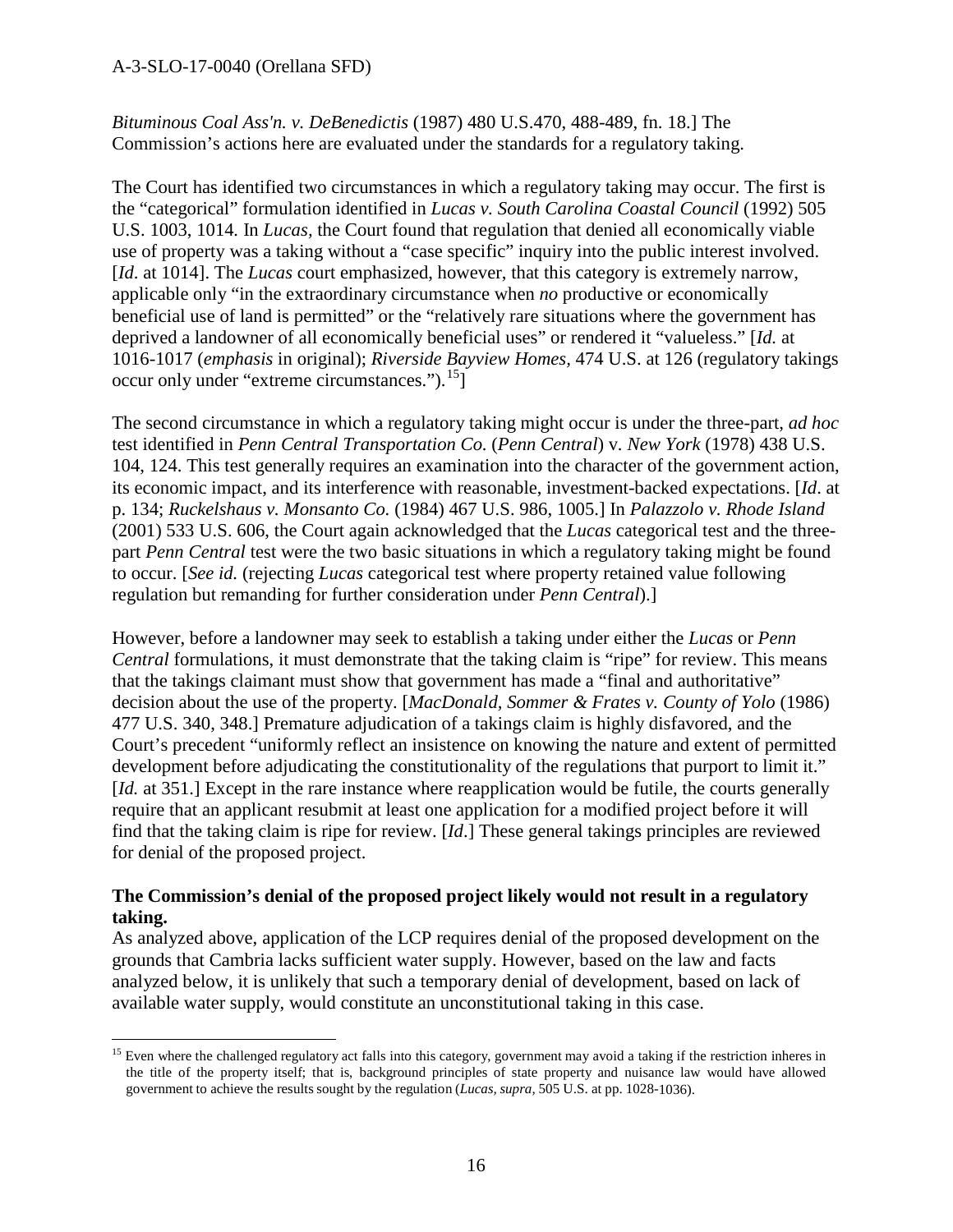At this time, the fact that the proposed project site does not have an adequate water supply contrary to LCP requirements warrants denial of a CDP for new development in Cambria that requires water. However, denial of a CDP here does not result in a taking because the applicant's inability to establish an adequate water supply is the cause for denial here, rather than the regulations which merely require a showing of an adequate water supply in order to pursue development. Based on past project denials, the Commission takes the position that lack of available water supply does not render Commission denial of a CDP on that basis as a taking. Furthermore, the position that denial of the proposed project will not result in a taking is also consistent with the California Court of Appeal for the Fourth District's reasoning in *Charles A. Pratt Construction Co., Inc., v. California Coastal Commission*, (2008) 162 Cal. App. 4th 1068 (*Pratt v. CCC*). In *Pratt*, the plaintiff argued that the Coastal Commission's decision to deny a CDP based on lack of water was an unconstitutional taking. The Court of Appeal upheld the Commission's denial of the CDP and found that it was not ripe for an unconstitutional takings claim. Still, in dicta the court stated that the plaintiff-applicant failed to cite any authority that: (1) denial of a development permit because of water supply constitutes a taking; or (2) that the setting of priorities for water use in the face of an insufficient supply constitutes a taking. The court stated, "Even where the lack of water deprives a parcel owner of all economically beneficial use, it is the lack of water, not a regulation, that causes the harm." [*Id*.] The court also found that an "intent-to-serve letter" from a community water supplier did not change the result because there is no rule that the water company's determination is definitive. [*Id*.] "It is undisputed," the court continued, "that there is substantial evidence from which the Commission could conclude the groundwater basin from which the water would come is in overdraft."[ *Id*.] The court further reasoned that the plaintiff-applicant failed to demonstrate with sufficient certainty that his development would have adequate supply of water. As in *Pratt*, in this case it is the lack of water in Cambria, not the LCP regulation, that has delayed the Applicant's ability to develop the site.

Although CDP denial precludes the proposed residential development at this time, this is only due to a factual circumstance of a temporary nature on the project site. Once an adequate water supply becomes available (either naturally or through active planning efforts as discussed previously in this staff report), the applicant can resubmit a new application for an economically beneficial use of the property. For substantially the same reason, consideration of a takings claim is not ripe at this time as the Commission has not definitively settled the question of what development will be allowed at this site.

Furthermore, it is worth noting that the Applicant purchased the subject property in 2012 (and then transferred the property to their trust in 2014). Therefore, the Applicant purchased the property over a decade after the CCSD enacted its moratorium on new water connections, and five years after the North Coast Area Plan was updated in 2007 to incorporate the "pipeline project" grandfather provision. Thus, a reasonable person purchasing the property site in 2012 would have known both the on-the-ground facts of the extreme lack of adequate water supply in the community of Cambria, as well the legal limitations on new water connections for development proposed in Cambria.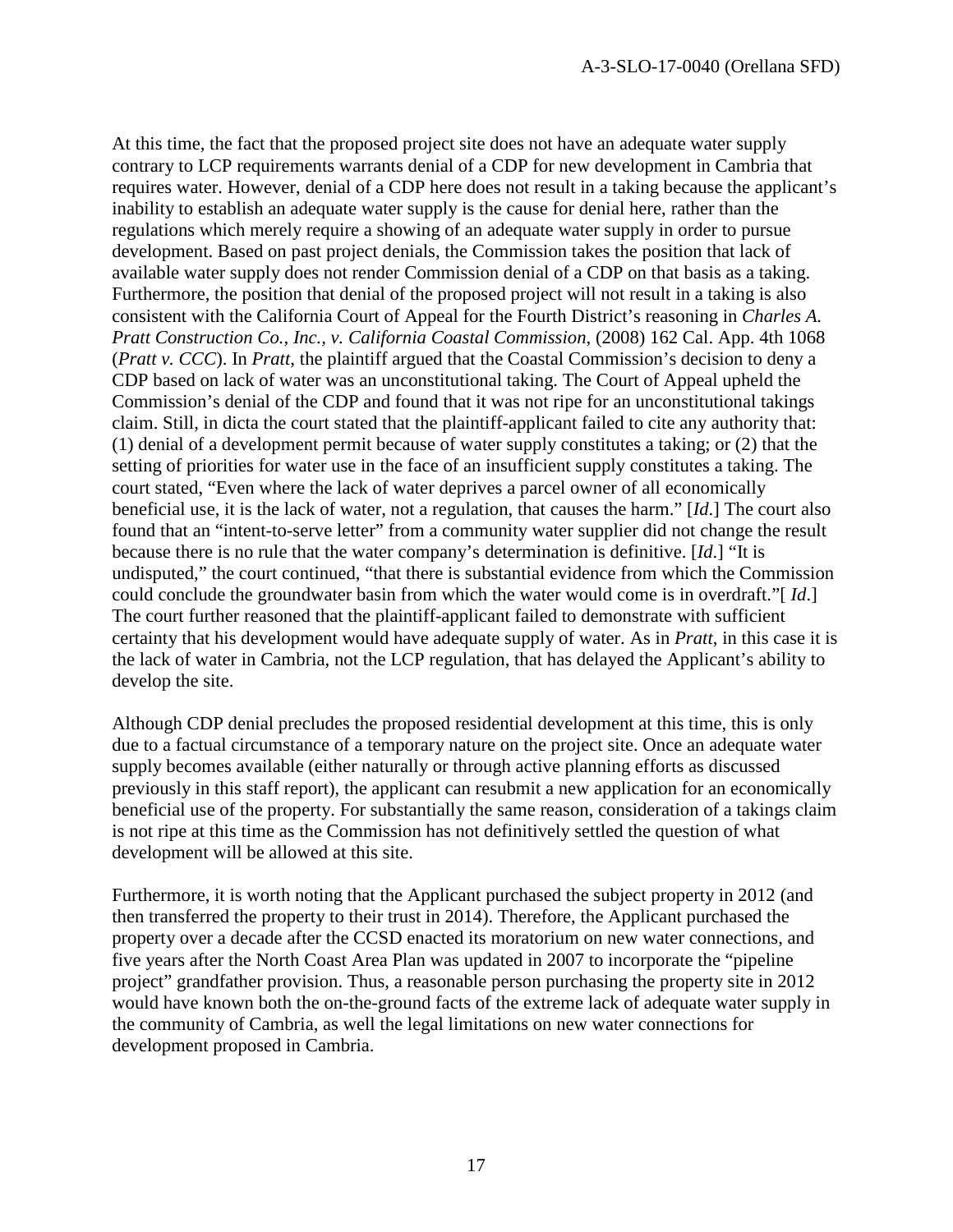Finally, it is also worth noting that the relevant LCP policies do not prohibit use of property, but rather require as a precondition to project approval a showing of adequate water supply, consistent with LCP policies ensuring a sustainable water supply and prioritizing water use given the extreme lack of water supply in this community. Thus, it is not any prohibitive effect of the LCP policies which warrants denial of the project here, but rather the practical inability of the proposed project to demonstrate minimum compliance with LCP requirements to proceed with development.

In sum, it is unlikely that the Commission's decision to deny the proposed development, on the grounds that it is inconsistent with the LCP, would result in an unconstitutional taking. Although application of the water supply regulations preclude new development at this time, this effect of the regulation is temporary in nature only until the applicant can demonstrate an adequate water supply for the proposed project and is caused by the fact that there are insufficient water resources in Cambria generally and at the project site specifically, rather than any prohibition on development by the LCP policies themselves.

### **G. CALIFORNIA ENVIRONMENTAL QUALITY ACT (CEQA)**

Public Resources Code (CEQA) Section 21080(b)(5) and Sections 15270(a) and 15042 (CEQA Guidelines) of Title 14 of the California Code of Regulations (14 CCR) state in applicable part:

*CEQA Guidelines (14 CCR) Section 15042. Authority to Disapprove Projects. [Relevant Portion.] A public agency may disapprove a project if necessary in order to avoid one or more significant effects on the environment that would occur if the project were approved as proposed.* 

*Public Resources Code (CEQA) Section 21080(b)(5). Division Application and Nonapplication. …(b) This division does not apply to any of the following activities: …(5) Projects which a public agency rejects or disapproves.* 

*CEQA Guidelines (14 CCR) Section 15270(a). Projects Which are Disapproved. (a) CEQA does not apply to projects which a public agency rejects or disapproves.* 

14 CCR Section 13096(a) requires that a specific finding be made in conjunction with CDP applications about the consistency of the application with any applicable requirements of CEQA. This report has discussed the relevant coastal resource issues with the proposed project. All above findings are incorporated herein in their entirety by reference. As detailed in the findings above, the proposed project would have significant adverse effects on the environment as that term is understood in a CEQA context.

Pursuant to CEQA Guidelines (14 CCR) Section 15042 "a public agency may disapprove a project if necessary in order to avoid one or more significant effects on the environment that would occur if the project were approved as proposed." Section 21080(b)(5) of CEQA, as implemented by Section 15270 of the CEQA Guidelines, provides that CEQA does not apply to projects which a public agency rejects or disapproves. The Commission finds that denial, for the reasons stated in these findings, is necessary to avoid the significant effects on coastal resources that would occur if the project was approved as proposed. Accordingly, the Commission's denial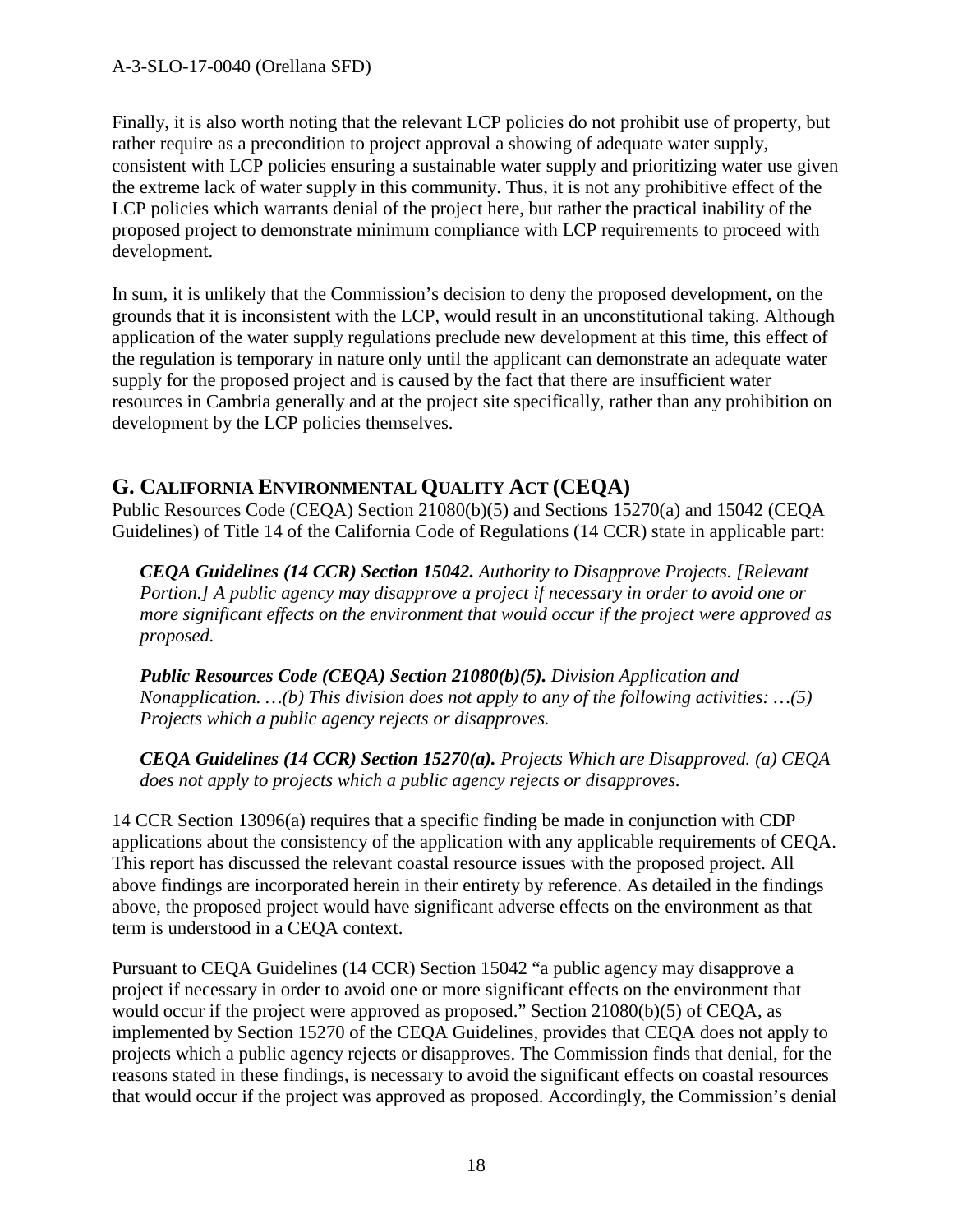of the project represents an action to which CEQA, and all requirements contained therein that might otherwise apply to regulatory actions by the Commission, do not apply.